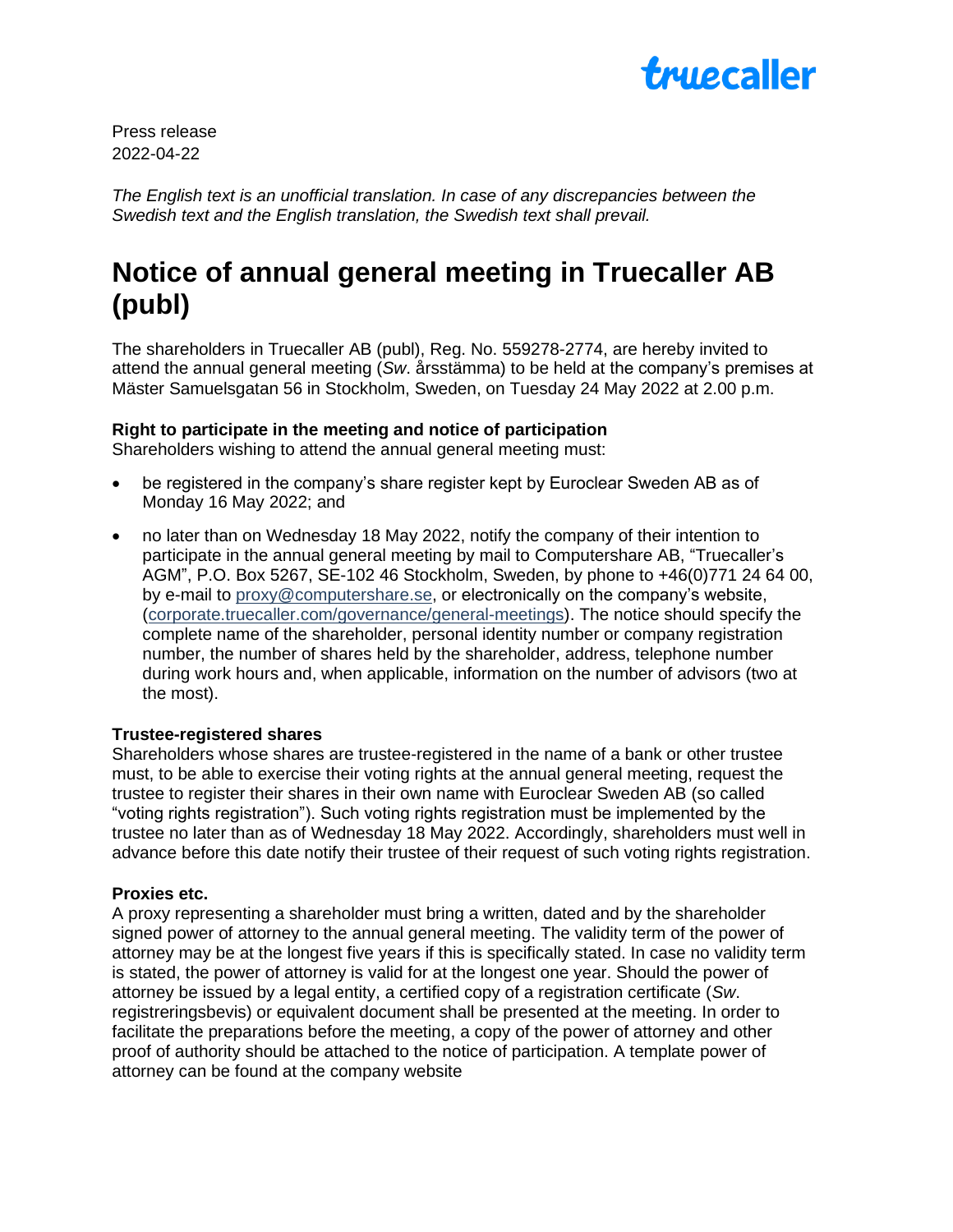

[\(corporate.truecaller.com/governance/general-meetings\)](https://corporate.truecaller.com/governance/general-meetings) and will be sent by mail to the shareholders who request it and state their address.

## **Proposed agenda**

- 0. Opening of the meeting.
- 1. Election of chairman of the meeting.
- 2. Preparation and approval of the voting register.
- 3. Approval of the agenda.
- 4. Election of one or two persons to attest the minutes.
- 5. Determination as to whether the meeting has been duly convened.
- 6. Address by the chief executive officer.
- 7. Presentation of the annual report and the auditor's report and the consolidated annual report and the auditor's report on the consolidated annual report.
- 8. Resolution:
	- a. in respect of the adoption of the profit and loss statement and the balance sheet and the consolidated profit and loss statement and the consolidated balance sheet;
	- b. in respect of the allocation of the company's profits as set forth in the adopted balance sheet; and
	- c. in respect of discharge from liability of the board members and the chief executive officer.
- 9. Determination of the number of board members and the number of auditors and deputy auditors.
- 10. Determination of remuneration for the members of the board of directors and auditors.
- 11. Election of board members, chairman of the board of directors and auditors.
- 12. Resolution on approval of remuneration report.
- 13. Resolution on establishment of principles for the Nomination Committee.
- 14. Resolution on authorization for the board of directors regarding issues.
- 15. Resolution on authorization for the board of directors regarding repurchase of series B shares in the company.
- 16. Resolution on the issue and transfer of warrants of series 2022:1.
- 17. Resolution on the issue and transfer of warrants of series 2022:2.
- 18. Resolution on the implementation of a long-term share program, amendments to the articles of association and hedging arrangements in respect of the program.
- 19. Closing of the meeting.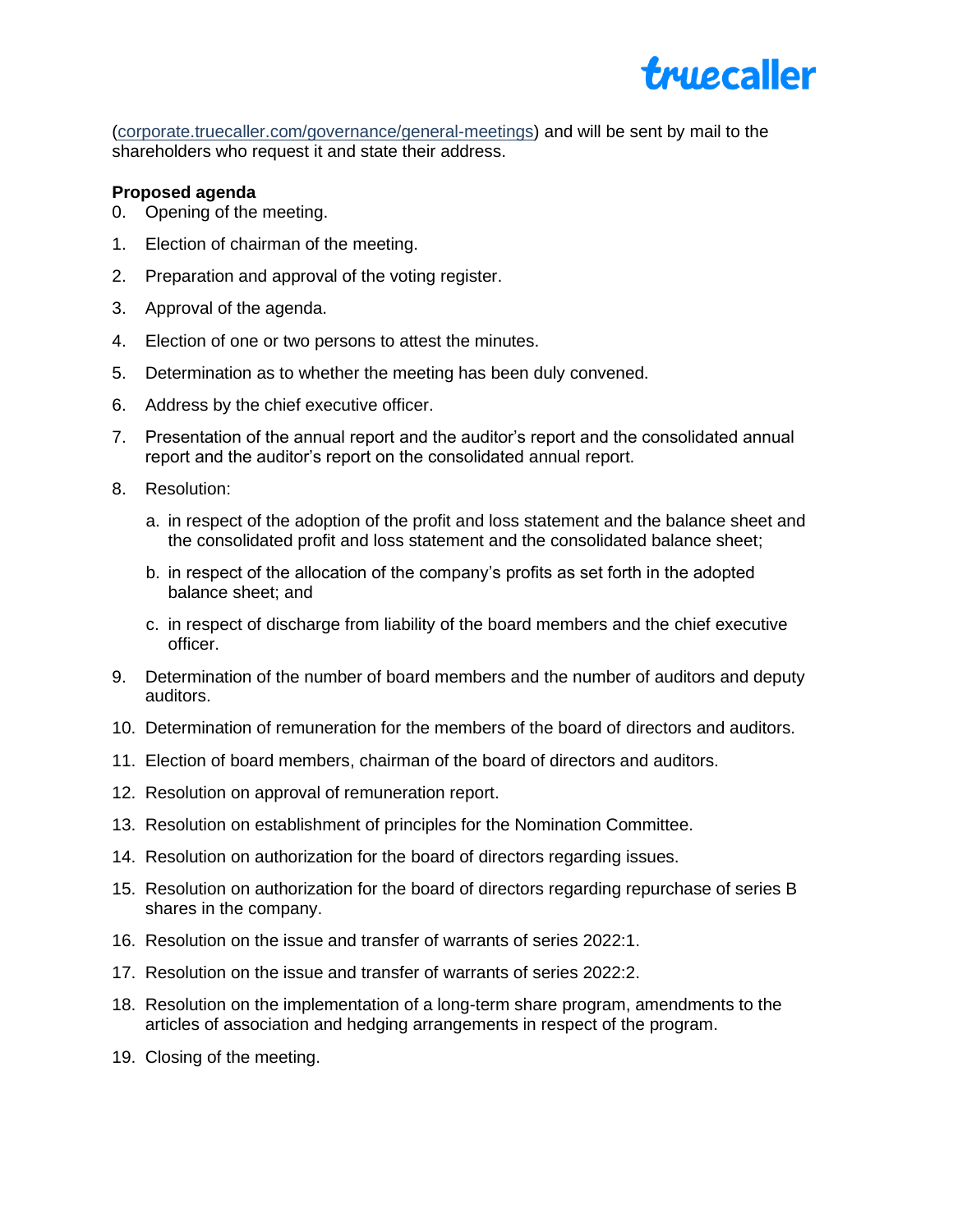

## **Proposed resolutions**

### *Item 1: Election of chairman of the meeting*

The Nomination Committee, that has consisted of Sven Törnkvist (chairman), appointed by Alan Mamedi, Kamjar Hajabdolahi, appointed by Nami Zarringhalam, Piyush Gupta, appointed by Sequoia Capital, and Bing Gordon, chairman of the board of directors, proposes that the board member Annika Poutiainen is elected as chairwoman of the meeting.

### *Item 8 b: Resolution in respect of the allocation of the company's profits as set forth in the adopted balance sheet*

The board of directors proposes that no dividends are paid to the shareholders and that the available funds of SEK 11,134,747,022 are carried forward.

## *Item 9: Determination of the number of board members and the number of auditors and deputy auditors*

The Nomination Committee proposes that the board of directors shall be composed of six (6) board members. Furthermore, it is proposed, in accordance with the recommendation from the Audit Committee, that one registered public accounting firm is appointed as auditor.

## *Item 10: Determination of remuneration for the members of the board of directors and auditors*

The Nomination Committee proposes that board remuneration shall be paid with SEK 465,000 to the chairman of the board of directors (SEK 347,000 previous year) and with SEK 350,000 to each of the other board members who are not employed by the company (SEK 260,000 previous year). It is further proposed that remuneration for committee work shall be paid with SEK 235,000 to the chairman of the Audit Committee (SEK 175,000 previous year), with SEK 60,000 to each of the other members of the Audit Committee (SEK 44,000 previous year), with SEK 115,000 to the chairman of the Remuneration Committee (SEK 87,000 previous year) and with SEK 60,000 to each of the other members of the Remuneration Committee (SEK 44,000 previous year).

Remuneration for the auditor is, in accordance with the recommendation from the Audit Committee, proposed to be paid in accordance with customary norms and approved invoice.

## *Item 11: Election of board members, chairman of the board of directors and auditors*

The Nomination Committee proposes that Bing Gordon, Alan Mamedi, Annika Poutiainen, Helena Svancar, Nami Zarringhalam and Shailesh Lakhani are re-elected as board members and that Bing Gordon is re-elected as chairman of the board of directors.

Information on the board members proposed for re-election can be found at the company website [\(corporate.truecaller.com/governance/general-meetings\)](https://corporate.truecaller.com/governance/general-meetings) and in the annual report.

Furthermore, the Nomination Committee proposes, in accordance with the recommendation from the Audit Committee, that Ernst & Young AB is re-elected as accounting firm. Ernst & Young AB has informed that the authorized public accountant Jennifer Rock-Baley will continue to be the auditor in charge.

#### *Item 12: Resolution on approval of remuneration report*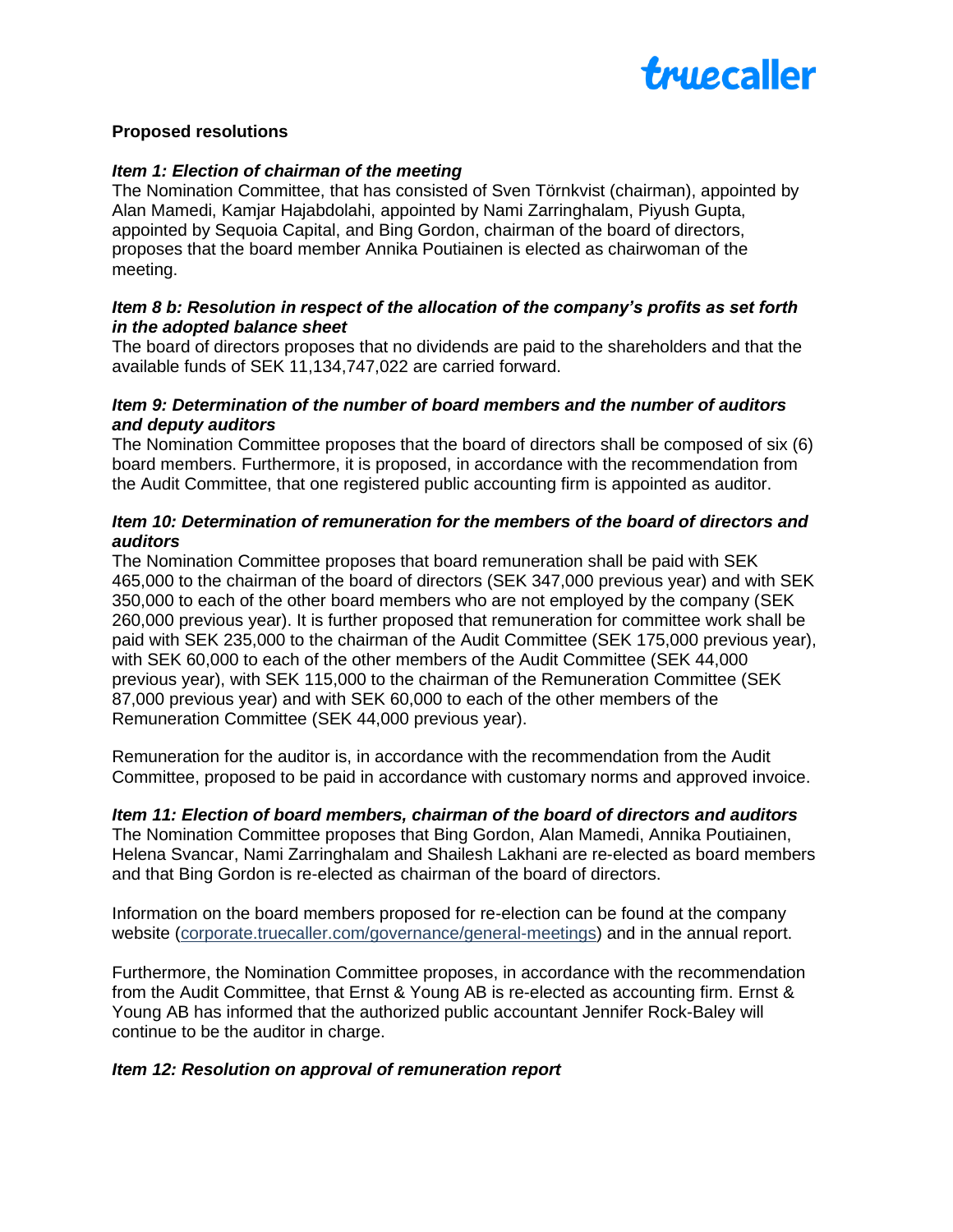

The board of directors proposes that the annual general meeting resolves to approve the board of directors' remuneration report for the financial year 2021.

*Item 13: Resolution on establishment of principles for the Nomination Committee* The Nomination Committee proposes that the annual general meeting resolves that a Nomination Committee shall be appointed and that the following principles for the Nomination Committee for the 2023 annual general meeting shall apply.

The annual general meeting instructs the chairman of the board of directors to contact the three largest shareholders or groups of shareholders in terms of votes (this refers to both directly registered shareholders and nominee registered shareholders), according to Euroclear Sweden AB's transcript of the share register as of 30 September 2022, each appointing a representative to, together with the chairman of the board of directors, constitute the Nomination Committee for the period until a new Nomination Committee has been appointed in accordance with a mandate from the annual general meeting 2023.

In the event that one of the three largest shareholders or groups of shareholders does not wish to appoint such a representative, the fourth largest shareholder or group of shareholders shall be consulted and so on until the Nomination Committee consists of four members.

The majority of the members of the Nomination Committee shall be independent in relation to the company and the company's management. At least one of the members of the Nomination Committee shall be independent in relation to the largest shareholder in terms of votes or group of shareholders who cooperate on the company's management. The CEO or any other person from the company's management shall not be a member of the Nomination Committee. Board members may be members of the Nomination Committee but shall not constitute a majority of its members. If more than one board member is a member of the Nomination Committee, no more than one of them may be dependent in relation to the company's major shareholders.

The Nomination Committee appoints the chairman of the committee among themselves. The chairman of the board of directors or other board members shall not be chairman of the Nomination Committee.

The composition of the Nomination Committee shall be announced no later than six months before the annual general meeting 2023.

If one or more shareholders who have appointed representatives to the Nomination Committee no longer belong to the three largest shareholders in the company at a time more than two months before the annual general meeting, the representatives of these shareholders shall resign from their duties and new members shall be appointed by the new shareholders who then belong to the three largest shareholders. If a member of the Nomination Committee resigns before the nomination committee's work is completed, the same shareholder who appointed the outgoing member shall, if deemed necessary, have the right to appoint a new member, or if the shareholder is no longer among the three largest shareholders, the largest shareholder in turn, in accordance with the principles above, but on the basis of Euroclear Sweden AB's print of the share register as soon as possible after the member has left his post.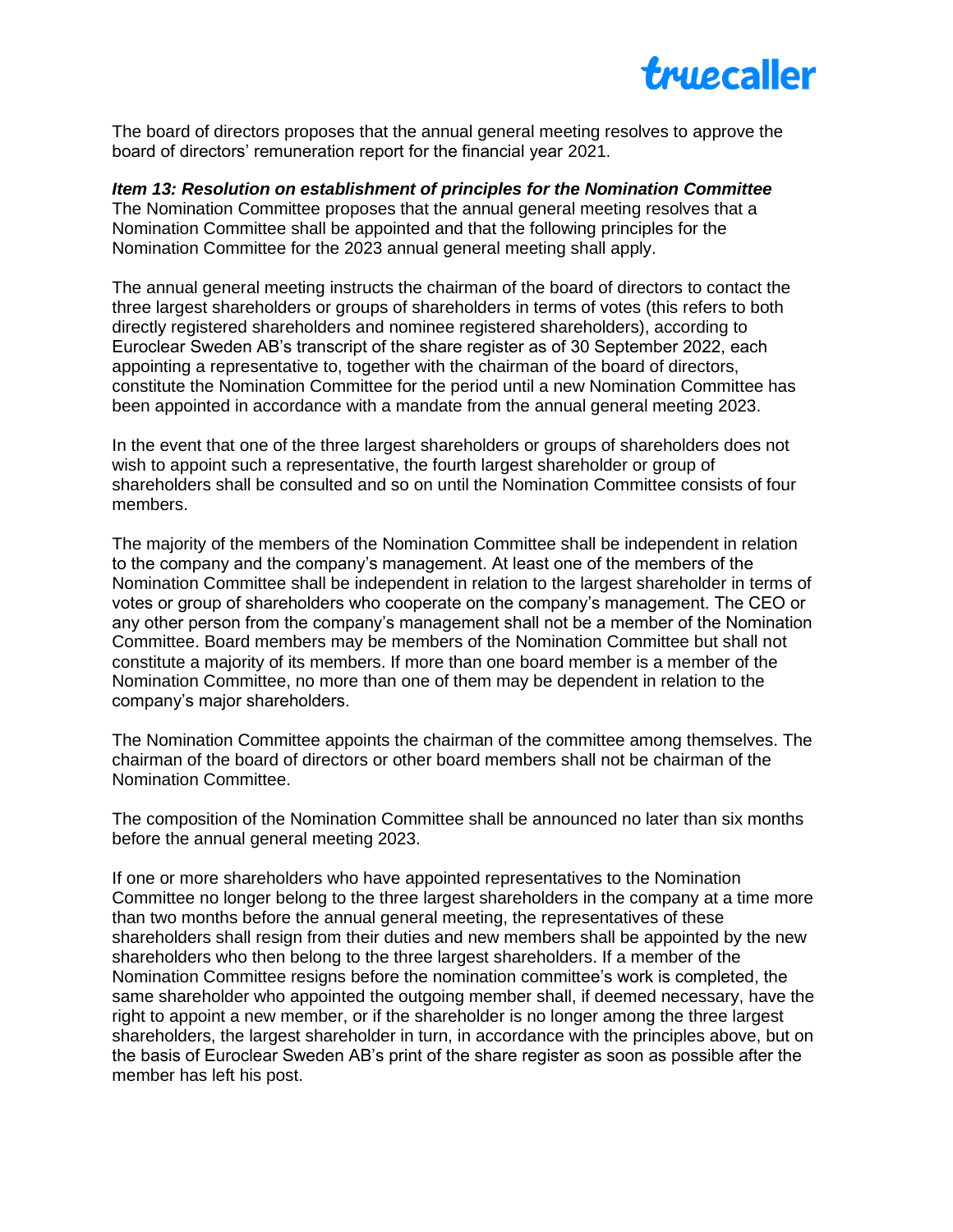

Changes in the composition of the Nomination Committee shall be made public immediately.

No remuneration shall be paid to the members of the Nomination Committee. The company shall pay the necessary expenses that the Nomination Committee may incur within the framework of its work.

The term of office of the Nomination Committee ends when the subsequent Nomination Committee has been announced.

The Nomination Committee shall submit proposals on the following issues for resolution to the annual general meeting 2023:

- (a) proposal for the chairman of the meeting;
- (b) proposals for members of the board of directors;
- (c) proposal for chairman of the board of directors;
- (d) proposal for auditors;
- (e) proposals for board fees, with a division between the chairman and the other members of the board of directors;
- (f) proposal for fees for the company's auditors; and
- (g) proposal for principles for the appointment of the Nomination Committee for the annual general meeting 2024.

#### *Item 14: Resolution on authorization for the board of directors regarding issues*

The board of directors proposes that the annual general meeting resolves to authorize the board of directors, at one or several occasions, during the time up until the next annual general meeting, with or without deviation from the shareholders' preferential rights, and with or without provisions regarding payment in kind or through set-off or other provisions, to resolve to issue new series B shares, convertibles and/or warrants entitling to conversion or subscription of series B shares. The total number of series B shares that that may be issued (alternatively be issued through conversion of convertibles and/or exercise of warrants) shall not exceed 41,551,079, which corresponds to a dilution of approximately ten (10) percent calculated on the current number of shares in the company. To the extent an issue is made with deviation from the shareholders' preferential rights, the subscription price shall be on market terms (subject to customary new issue discount, as applicable). The purpose of the authorization is to be able to carry out and finance acquisitions of companies and assets and to give the board of directors increased room for manoeuvre and the opportunity to adapt and improve the company's capital structure.

The CEO shall be authorized to make minor formal adjustments of the resolution which may be required for registration with the Swedish Companies Registration Office (*Sw*. Bolagsverket).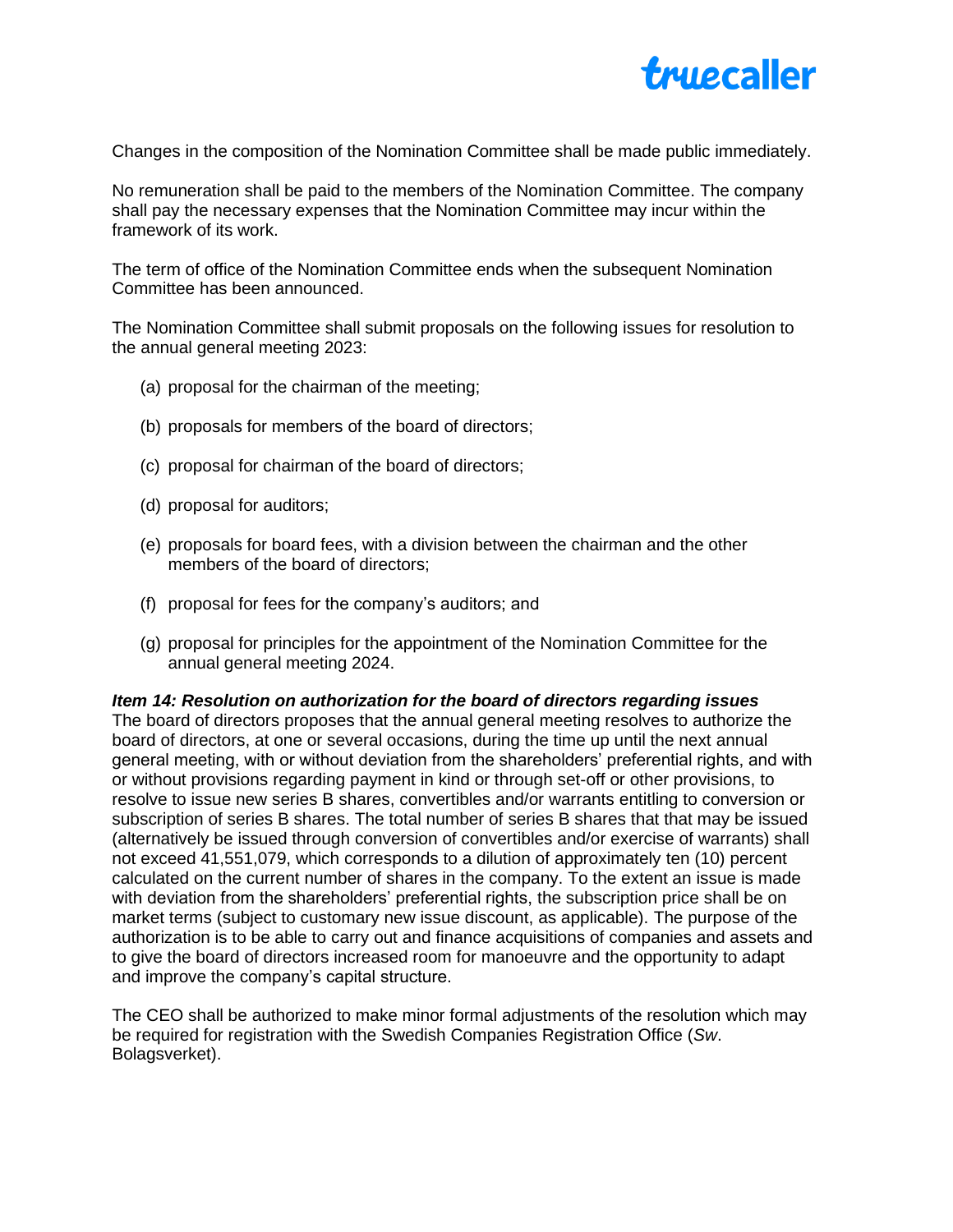

## *Item 15: Resolution on authorization for the board of directors regarding repurchase of series B shares in the company*

The board of directors proposes that the annual general meeting resolves to authorize the board of directors, at one or several occasions, during the time up until the next annual general meeting, to resolve on repurchase of series B shares in the company. Repurchase of series B shares may be made at a maximum number of shares corresponding to five (5) percent of the total number of shares in the company outstanding as of the date of the annual general meeting. Repurchase of series B shares may be made on Nasdaq Stockholm at a price per share within the registered price interval of the company's series B share at any time, or if the board of directors instructs a member of Nasdaq Stockholm to accumulate a specific number of the company's shares for its own account during a limited period, at a price per share within the price interval at the time or an equivalent volume‐weighted average price. Payment of the series B shares shall be made in cash. The purpose of the authorization is to enable the company to adapt its capital structure to its capital needs over time, and thereby contribute to an increased shareholder value.

The board of directors' statement pursuant to Chapter 19, Section 22 of the Swedish Companies Act (*Sw*. aktiebolagslagen) is presented in a separate document.

The CEO shall be authorized to make minor formal adjustments of the resolution which may be required for registration with the Swedish Companies Registration Office.

#### *Item 16: Resolution on the issue and transfer of warrants of series 2022:1*

The board of directors proposes that the annual general meeting resolves to issue warrants and to approve the transfer of the warrants in accordance with the following.

#### **Issue of warrants (Item 16 (A))**

The board of directors proposes that the annual general meeting resolves to carry out a directed issue of not more than 50,000 warrants, entailing an increase in the share capital of not more than SEK 100 at full subscription. The resolution shall otherwise be governed by the following terms and conditions.

The right to subscribe for the warrants shall, with deviation from the shareholders' preemptive rights, be vested in the company's wholly owned subsidiary True Software Scandinavia Incentive AB, reg. no. 559011-2073 (the "**Subsidiary**"), with the right and obligation for the Subsidiary to transfer the warrants to employees pursuant to the below. Over-subscription is not possible.

The reasons for the deviation from the shareholders' pre-emptive rights are to stimulate shareholding in the company by virtue of an incentive program through which senior executives and other key employees can take part of and contribute to a positive value increase of the company's share during the period of the proposed program, and that the company shall be able to retain and recruit competent and dedicated staff.

The warrants shall be issued at no consideration. Subscription must be completed no later than three weeks after the resolution on issue of warrants. The board of directors shall be entitled to extend the subscription period.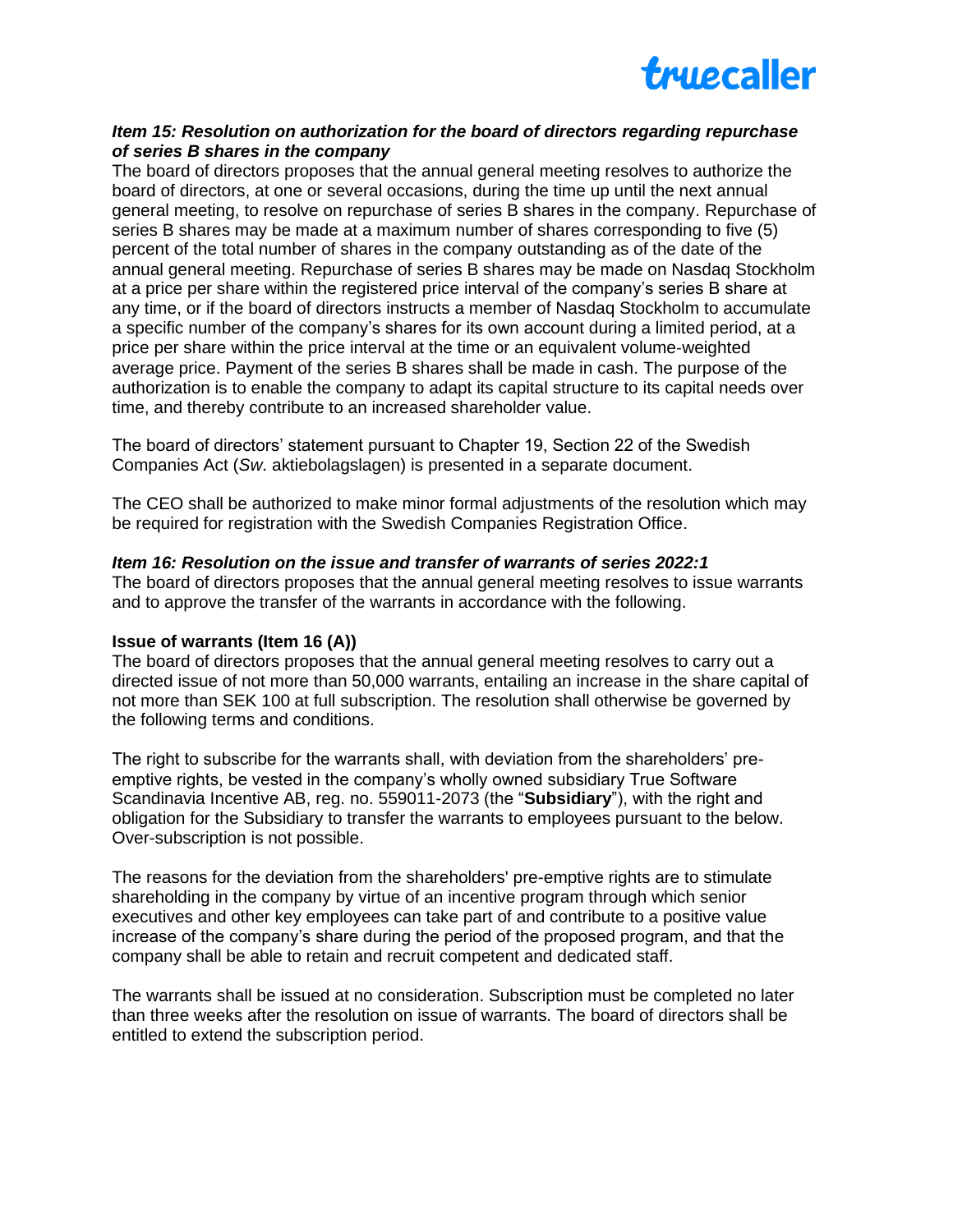

Each warrant entitles a right to subscribe for one ordinary share of series B in the company. 1/2 of the warrants may be exercised to subscribe for new shares during the period 24 May 2025 – 24 August 2025 and 1/2 of the warrants may be exercised to subscribe for new shares during the period 24 May 2026 – 24 August 2026. The new ordinary shares of series B which may be issued due to exercise of warrants are not subject to any restrictive provisions.

The subscription price (strike price) shall be established by the company, or by an independent appraiser or auditor firm retained by the company, and correspond to 150 percent of the volume weighted average price of the ordinary share of series B according to the official share list of Nasdaq Stockholm during the ten trading days immediately preceding the annual general meeting 2022, however not less than the quota value of the shares. The amount of the subscription price exceeding the quota value of the shares shall be contributed to the free share premium reserve.

Shares which are newly issued following subscription by virtue of the warrants shall carry an entitlement to participate in dividends for the first time on the next record date for dividends which occurs after subscription for shares by virtue of the utilization of the warrants is effected.

The company may, by means of a board resolution and with the consent from the board of directors in the Subsidiary, cancel the Subsidiary's warrants that are not transferred in accordance with the below or that have been re-purchased from participants. Cancellation shall be registered with the Swedish Companies Registration Office.

The board of directors, or a person appointed by the board of directors, is authorized to make such minor adjustments to the resolution which may prove necessary in order to register the resolution with the Swedish Companies Registration Office.

#### **Approval of transfer of warrants (Item 16 (B))**

The board of directors proposes that the annual general meeting approves the Subsidiary's transfer of warrants on the following conditions.

The right to acquire warrants from the Subsidiary shall vest in senior executives and other key employees in the Truecaller group who do not participate in existing incentive programs in the Truecaller group. Employees who are also board members in Truecaller AB do not have the right to acquire any warrants. The allotment per participant will depend on position within the Truecaller group and may not exceed 50,000 warrants per participant. In total, not more than 5 senior executives and other key employees in the Truecaller group may be allotted warrants of series 2022:1.

1/2 of each participant's warrants may be exercised to subscribe for new shares during the period 24 May 2025 – 24 August 2025 and 1/2 of each participant's warrants may be exercised to subscribe for new shares during the period 24 May 2026 – 24 August 2026.

As the warrants are acquired by the participants at market value and require a positive development of the share price of the company there are no performance criteria for the exercise of the warrants.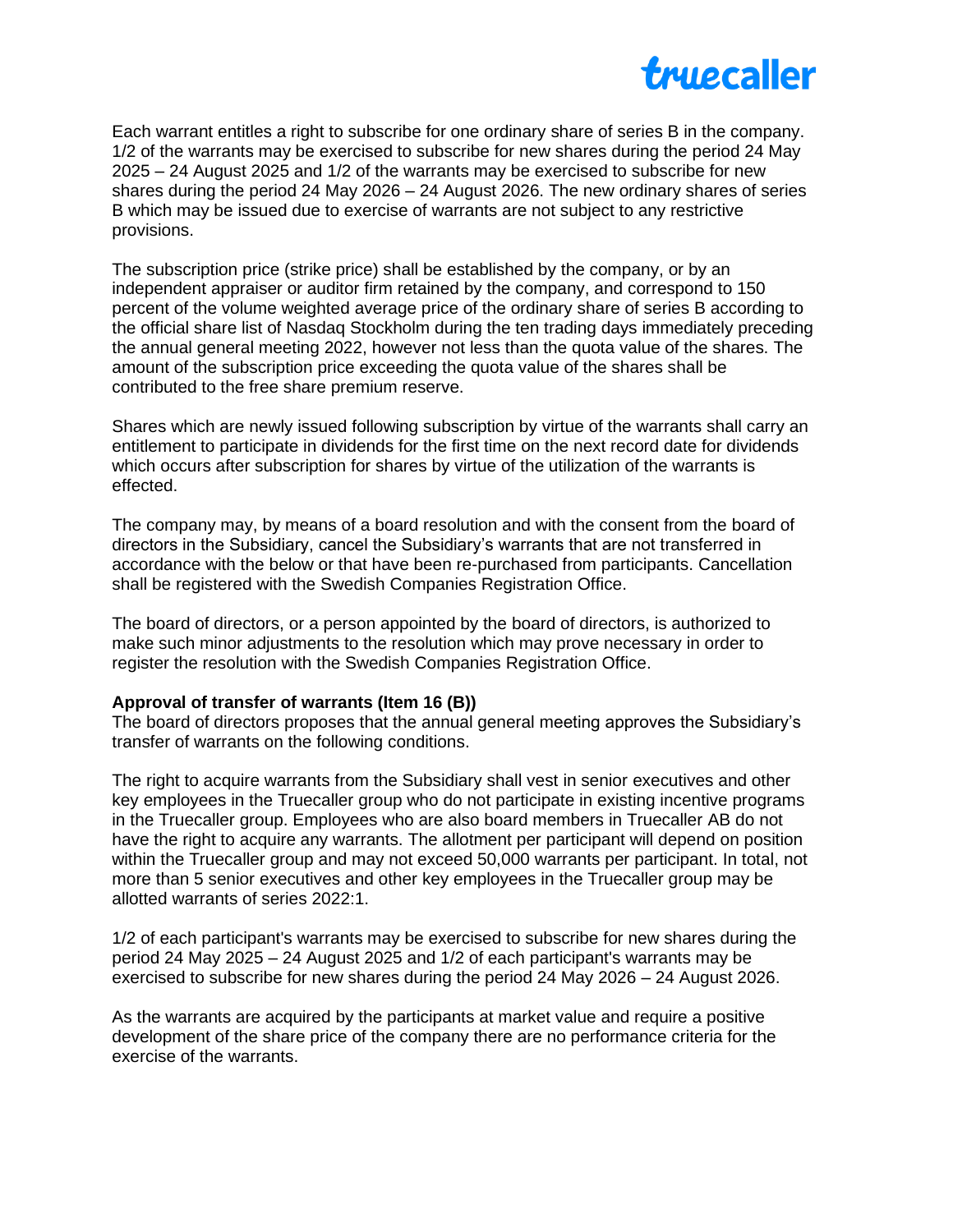

A prerequisite for being entitled to acquire warrants from the Subsidiary is (i) that the participant at the time of the acquisition is an employee of the group, (ii) that acquisition of warrants can take place in accordance with applicable laws, and, according to the Board of Directors' assessment, can be executed with reasonable administrative costs and financial efforts, and (iii) that the participant has entered into an agreement with the company, according to which the company, or the one the company assigns, under certain circumstances has the right to repurchase the warrants from the participant if the participant wishes to transfer the warrants before they can be exercised for subscription of shares, in some cases to an amount equal to the lower of the participant's acquisition price and the market value, in other cases to market value. The board of directors has the right to make the reasonable changes and adjustments of the terms and conditions in the agreement that are deemed suitable or appropriate as a result of local civil law or tax law or administrative conditions.

Warrants may also be offered to future employees. For such acquisitions, the conditions shall be the same or equivalent to what is stated in this resolution. This means, inter alia, that acquisitions shall be made to the market value at the time of the acquisition.

#### Application and allotment

Application for acquisition of warrants shall be made during the period from and including 25 May 2022 up until and including 8 June 2022. The board of directors of the company shall however be entitled to extend the application period for acquisitions and to set a corresponding application period for new employees whose acquisitions are made after the expiration of the initial application period.

The board of directors of the company shall determine the final allotment and the date of the transfer of the warrants. The transfer of warrants may be made up until and including the next annual general meeting.

#### Price and payment etc.

The warrants shall be transferred on market terms at a price (premium) established on the basis of a market value of the warrants calculated by an independent valuation institute using the Black & Scholes valuation model. A new market value shall be established in an equivalent way for acquisitions made by new employees after the expiration of the initial application period.

Payment for the allocated warrants shall be made in cash no later than three weeks following the application for acquisition. The board of directors shall establish a corresponding date of payment for acquisitions made by new employees.

#### **Dilution**

Upon full exercise of all warrants, 50,000 new ordinary shares of series B can be issued, which corresponds to a dilution of approximately 0.01 percent of the total number of shares and approximately 0.01 percent of the total number of votes in the company, however, subject to any potential adjustment which may occur under the terms and conditions for the warrants. Accordingly, the program offers the employees the possibility to increase their shareholding in the company to the corresponding figure.

#### Impact of financial ratio and costs for the company etc.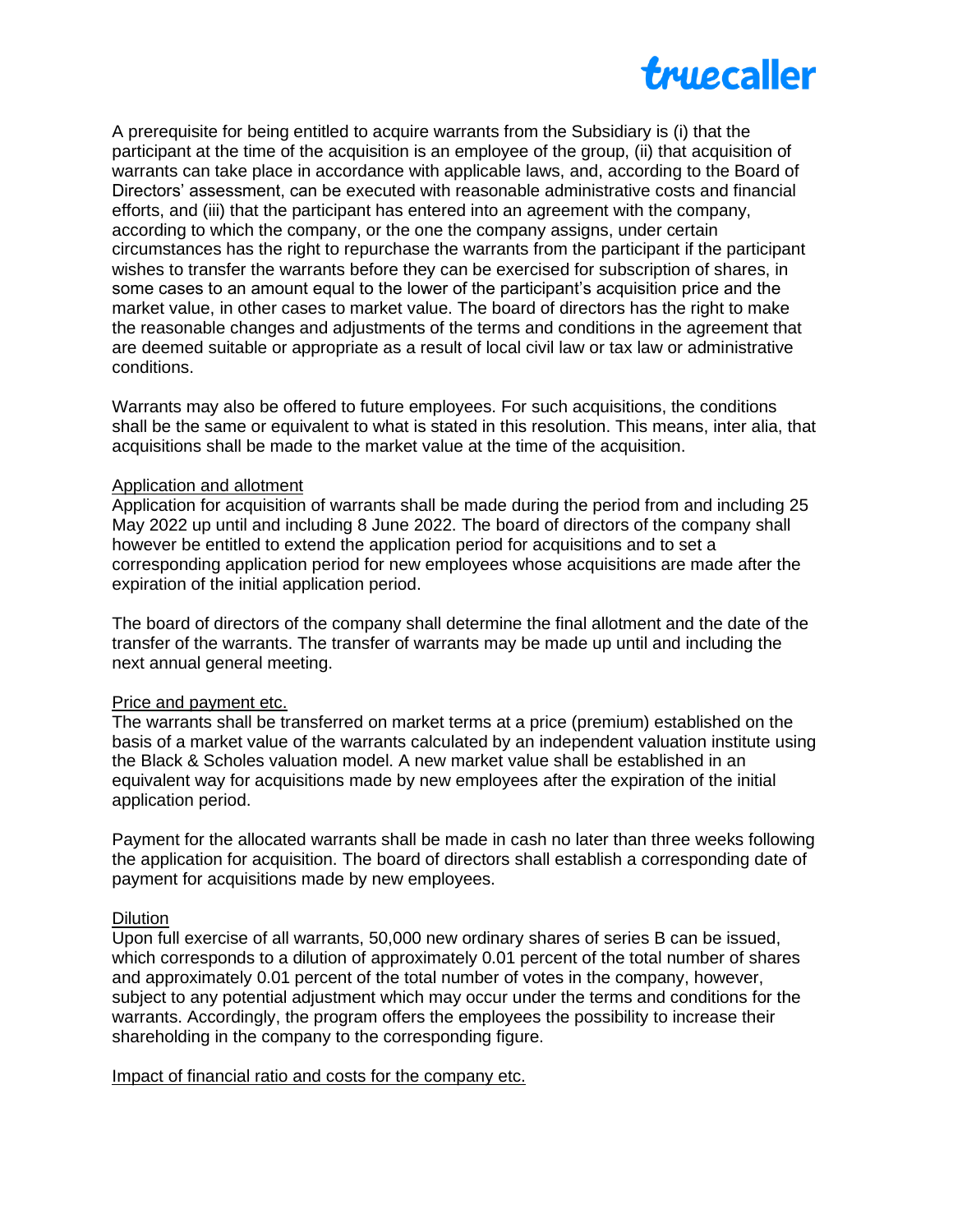

The company's earnings per share are not affected by the issue of the warrants as the present value of the warrants' strike price exceeds the current market value of the share at the date of issue. Since the warrants are transferred to the participants at market value it is not expected that the company will incur any personnel costs. The warrant program will only incur certain limited costs in terms of external consulting fees and costs relating to the administration of the warrant program.

#### Preparation of the matter

The principles of the warrant program have been prepared by the board of directors of the company. The board of directors has thereafter decided to submit this proposal to the annual general meeting. Except for the officials who prepared the matter pursuant to instructions from the board of directors, no employee that may be included in the program has taken part in the drafting thereof.

#### Other share related incentive programs etc.

Truecaller's ongoing share-based incentive programs and variable compensation to senior executives will be described in the annual report for 2021, in note 7 to the consolidated financial statements. The board of directors' accounts of the remuneration committee's evaluation of the principles for remuneration to senior executives which are published on Truecaller's website, describes how Truecaller applies its principles for remuneration to senior executives in accordance with the Swedish Companies Act and the Swedish Corporate Governance Code.

## Authorization for the board of directors

The board of directors proposes that the annual general meeting authorizes the board of directors to execute the resolution in accordance with the above and to ensure that the Subsidiary's board of directors carries out the transfer of the warrants in accordance with the above.

## *Item 17: Resolution on the issue and transfer of warrants of series 2022:2*

The board of directors proposes that the annual general meeting resolves to issue warrants and to approve the transfer of the warrants in accordance with the following.

## **Issue of warrants (Item 17 (A))**

The board of directors proposes that the annual general meeting resolves to carry out a directed issue of not more than 450,000 warrants, entailing an increase in the share capital of not more than SEK 900 at full subscription. The resolution shall otherwise be governed by the following terms and conditions.

The right to subscribe for the warrants shall, with deviation from the shareholders' preemptive rights, be vested in the company's wholly owned subsidiary True Software Scandinavia Incentive AB, reg. no. 559011-2073 (the "**Subsidiary**"), with the right and obligation for the Subsidiary to transfer the warrants to employees pursuant to the below. Over-subscription is not possible.

The reasons for the deviation from the shareholders' pre-emptive rights are to stimulate shareholding in the company by virtue of an incentive program through which senior executives and other key employees can take part of and contribute to a positive value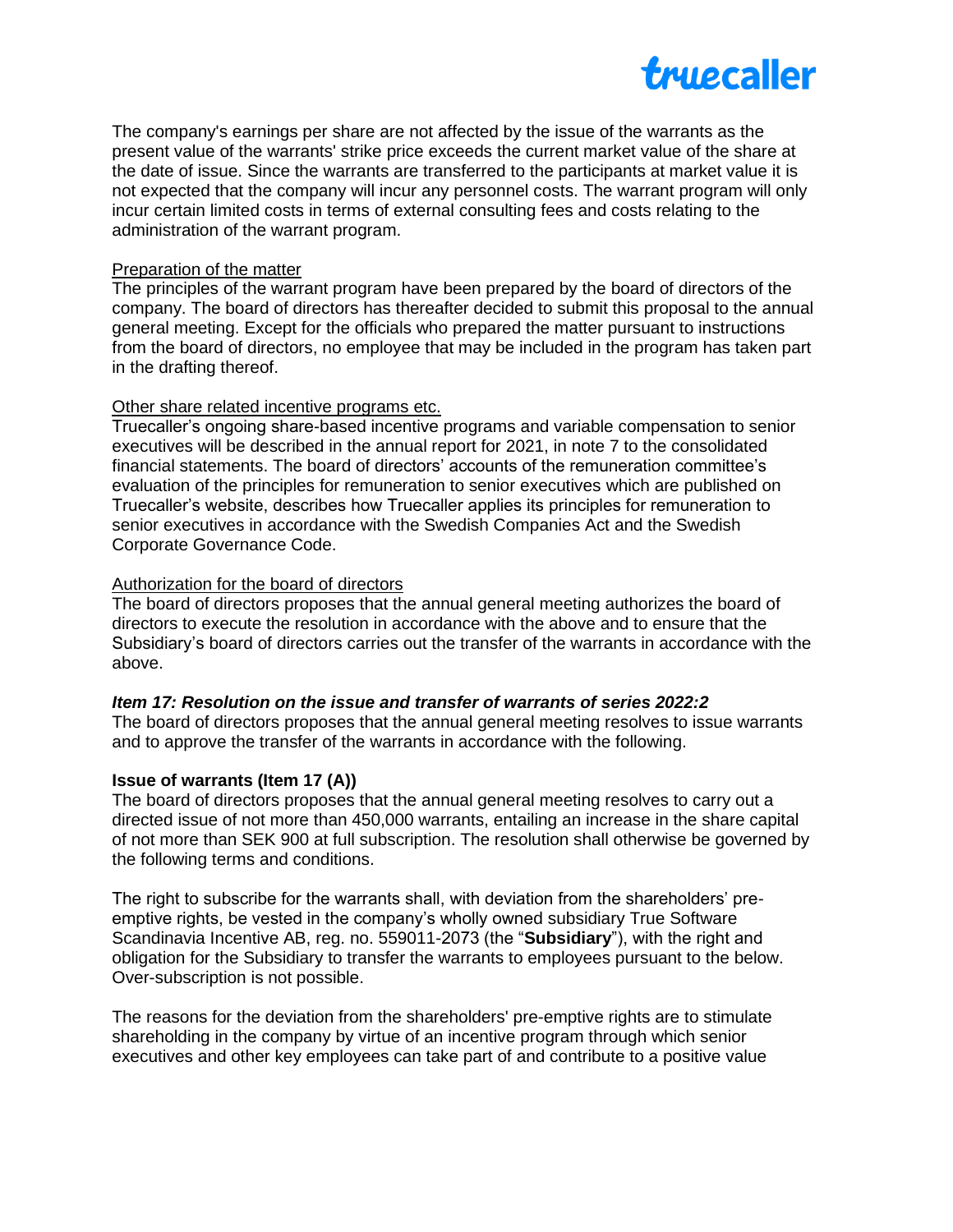

increase of the company's share during the period of the proposed program, and that the company shall be able to retain and recruit competent and dedicated staff.

The warrants shall be issued at no consideration. Subscription must be completed no later than three weeks after the resolution on issue of warrants. The board of directors shall be entitled to extend the subscription period.

Each warrant entitles a right to subscribe for one ordinary share of series B in the company. The warrants may be exercised to subscribe for new shares during the period 24 May 2026 – 24 August 2026. The new ordinary shares of series B which may be issued due to exercise of warrants are not subject to any restrictive provisions.

The subscription price (strike price) shall be established by the company, or by an independent appraiser or auditor firm retained by the company, and correspond to 150 percent of the volume weighted average price of the ordinary share of series B according to the official share list of Nasdaq Stockholm during the ten trading days immediately preceding the annual general meeting 2022, however not less than the quota value of the shares. The amount of the subscription price exceeding the quota value of the shares shall be contributed to the free share premium reserve.

Shares which are newly issued following subscription by virtue of the warrants shall carry an entitlement to participate in dividends for the first time on the next record date for dividends which occurs after subscription for shares by virtue of the utilization of the warrants is effected.

The company may, by means of a board resolution and with the consent from the board of directors in the Subsidiary, cancel the Subsidiary's warrants that are not transferred in accordance with the below or that have been re-purchased from participants. Cancellation shall be registered with the Swedish Companies Registration Office.

The board of directors, or a person appointed by the board of directors, is authorized to make such minor adjustments to the resolution which may prove necessary in order to register the resolution with the Swedish Companies Registration Office.

#### **Approval of transfer of warrants (Item 17 (B))**

The board of directors proposes that the annual general meeting approves the Subsidiary's transfer of warrants on the following conditions.

The right to acquire warrants from the Subsidiary shall vest in senior executives and other key employees in the Truecaller group who participate in existing incentive programs in the Truecaller group. Employees who are also board members in Truecaller AB do not have the right to acquire any warrants. The allotment per participant will depend on position within the Truecaller group and may not exceed 60,000 warrants per participant. In total, not more than 25 senior executives and other key employees in the Truecaller group may be allotted warrants of series 2022:2.

As the warrants are acquired by the participants at market value and require a positive development of the share price of the company there are no performance criteria for the exercise of the warrants.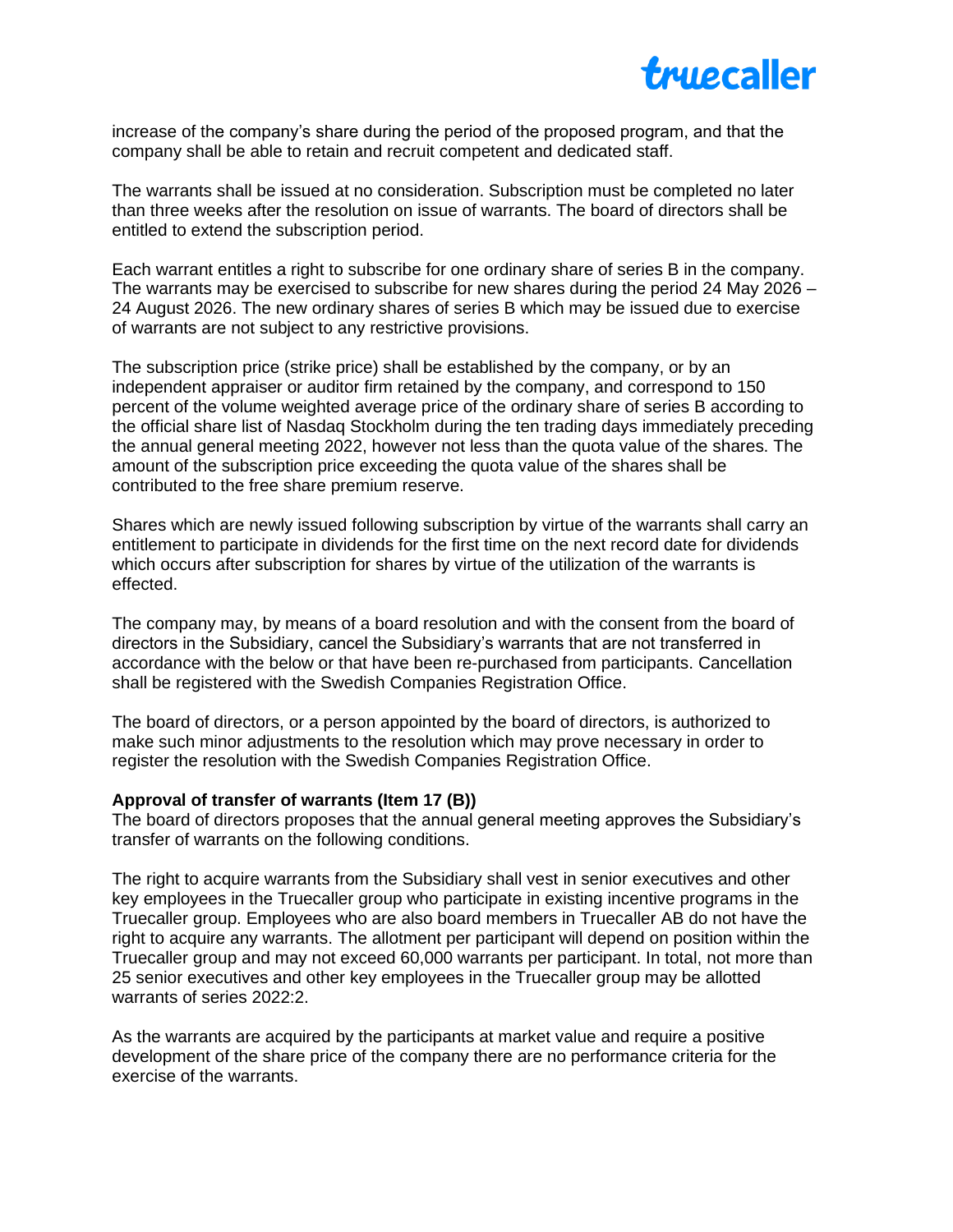

A prerequisite for being entitled to acquire warrants from the Subsidiary is (i) that the participant at the time of the acquisition is an employee of the group, (ii) that acquisition of warrants can take place in accordance with applicable laws, and, according to the board of directors' assessment, can be executed with reasonable administrative costs and financial efforts, and (iii) that the participant has entered into an agreement with the company, according to which the company, or the one the company assigns, under certain circumstances has the right to repurchase the warrants from the participant if the participant wishes to transfer the warrants before they can be exercised for subscription of shares, in some cases to an amount equal to the lower of the participant's acquisition price and the market value, in other cases to market value. The board of directors has the right to make the reasonable changes and adjustments of the terms and conditions in the agreement that are deemed suitable or appropriate as a result of local civil law or tax law or administrative conditions.

#### Application and allotment

Application for acquisition of warrants shall be made during the period from and including 25 May 2022 up until and including 8 June 2022. The board of directors of the company shall however be entitled to extend the application period for acquisitions.

The board of directors of the company shall determine the final allotment and the date of the transfer of the warrants.

#### Price and payment etc.

The warrants shall be transferred on market terms at a price (premium) established on the basis of a market value of the warrants calculated by an independent valuation institute using the Black & Scholes valuation model.

Payment for the allocated warrants shall be made in cash no later than three weeks following the application for acquisition.

#### Dilution

Upon full exercise of all warrants, 450,000 new ordinary shares of series B can be issued, which corresponds to a dilution of approximately 0.12 percent of the total number of shares and approximately 0.06 percent of the total number of votes in the company, however, subject to any potential adjustment which may occur under the terms and conditions for the warrants. Accordingly, the program offers the employees the possibility to increase their shareholding in the company to the corresponding figure.

#### Impact of financial ratio and costs for the company etc.

The company's earnings per share are not affected by the issue of the warrants as the present value of the warrants' strike price exceeds the current market value of the share at the date of issue. Since the warrants are transferred to the participants at market value it is not expected that the company will incur any personnel costs. The warrant program will only incur certain limited costs in terms of external consulting fees and costs relating to the administration of the warrant program.

#### Preparation of the matter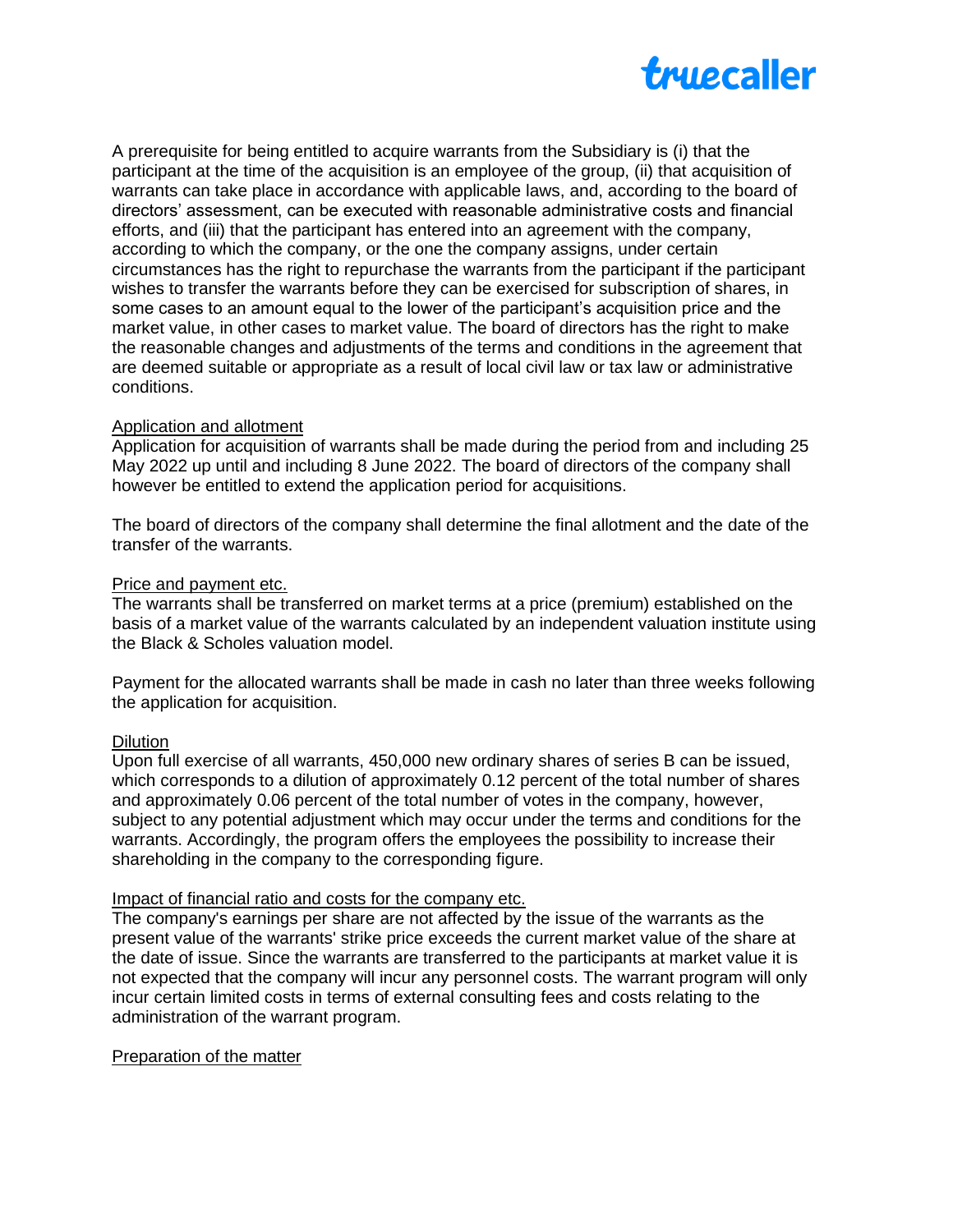

The principles of the warrant program have been prepared by the board of directors of the company. The board of directors has thereafter decided to submit this proposal to the annual general meeting. Except for the officials who prepared the matter pursuant to instructions from the board of directors, no employee that may be included in the program has taken part in the drafting thereof.

#### Other share related incentive programs etc.

Truecaller's ongoing share-based incentive programs and variable compensation to senior executives will be described in the annual report for 2021, in note 7 to the consolidated financial statements. The board of directors' accounts of the remuneration committee's evaluation of the principles for remuneration to senior executives which are published on Truecaller's website, describes how Truecaller applies its principles for remuneration to senior executives in accordance with the Swedish Companies Act and the Swedish Corporate Governance Code.

#### Authorization for the board of directors

The board of directors proposes that the annual general meeting authorizes the board of directors to execute the resolution in accordance with the above and to ensure that the Subsidiary's board of directors carries out the transfer of the warrants in accordance with the above.

#### *Item 18: Resolution on the implementation of a long-term share program, amendments to the articles of association and hedging arrangements in respect of the program* The board of directors proposes that the annual general meeting resolves on:

- (A) implementation of a long-term share program (the "**Share Program 2022**") for employees in the Truecaller group;
- (B) amendments to the articles of association whereby the possibility to issue redeemable and convertible C shares is introduced; and
- (C) hedging arrangements in respect of the Share Program 2022, consisting of:
	- (I) an authorization for the board of directors to decide on a directed issue of redeemable and convertible C shares;
	- (II) an authorization for the board of directors to decide on a repurchase of C shares; and
	- (III) transfers of own ordinary shares of series B to Share Program 2022 participants (employees in the Truecaller group).

Should the majority requirement under item 18 (C) not be reached, the board of directors proposes that the annual general meeting approves that the company enters into an equity swap agreement with a third party (item 18 (D)).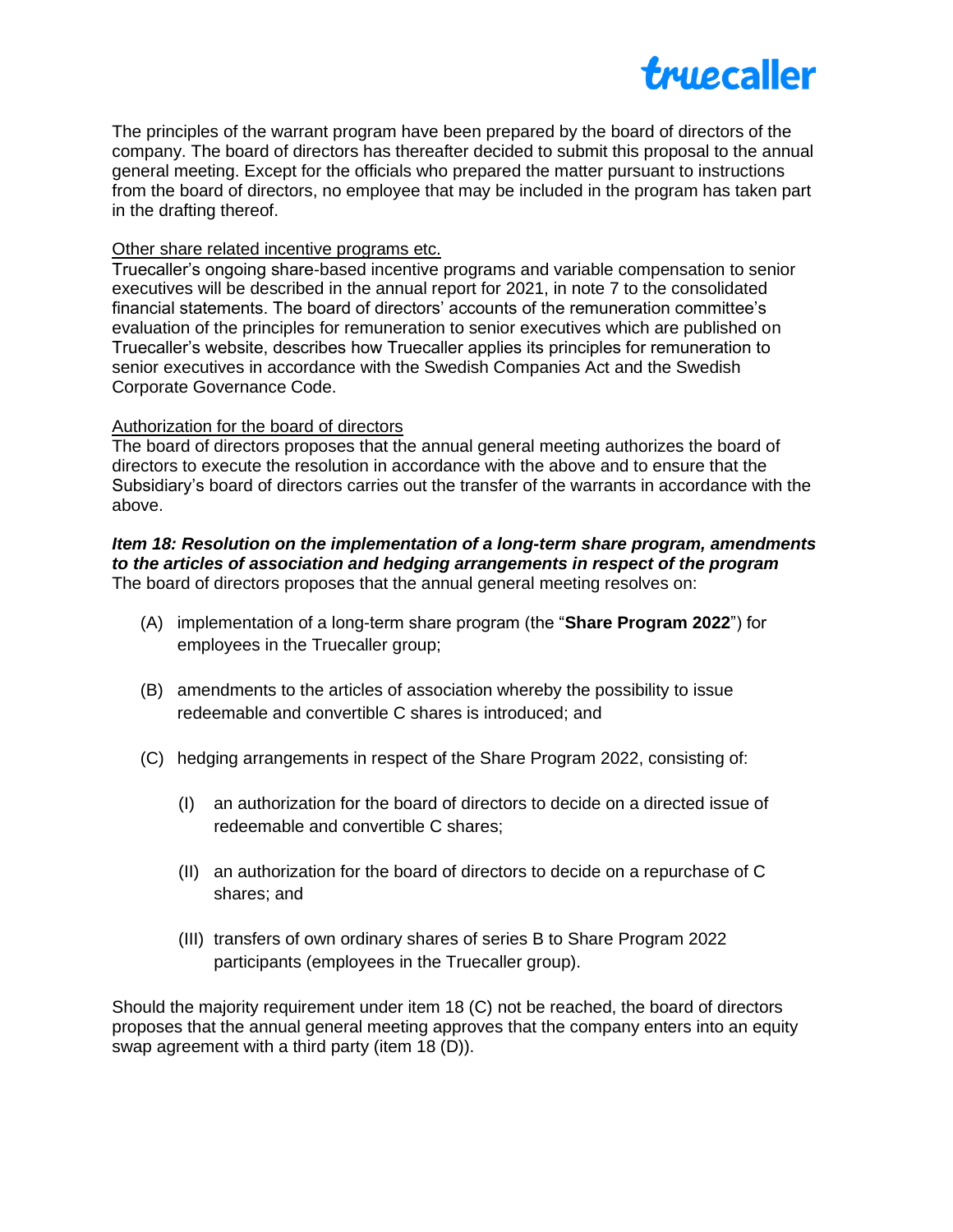

## **Implementation of Share Program 2022 (Item 18 (A))**

The board of directors proposes that the annual general meeting resolves on the implementation of the Share Program 2022 in accordance with the below.

## Objectives and reasons for the proposal

Truecaller has during a number of years resolved to implement long-term incentive programs. The board of directors has, when evaluating previous incentive programs, concluded that it would be effective to resolve on implementing a new incentive program at the annual general meeting; adapting the structure with the aim of recruiting, rewarding and retaining valuable employees in a more appropriate manner and promote and create longterm participation in the Truecaller group, thereby closely aligning the employees' interests with those of Truecaller's shareholders. Consequently, the Share Program 2022 is structured to create long-term incentives for members of the senior executives and certain other employees in order to improve Truecaller's development and create long-term values. In view of the terms proposed below, the size of the allotment and other circumstances, the board of directors assesses that the proposed Share Program 2022 is well-balanced and that it will be beneficial for the company and its shareholders.

## Description of Share Program 2022

- 1. The Share Program 2022 shall comprise not more than 5,100,000 ordinary shares of series B in Truecaller, corresponding to approximately 1.36 percent of the total number of issued shares and approximately 0.64 percent of the total number of votes in Truecaller.
- 2. The Share Program 2022 is proposed to include senior executives and key employees ("**Group 1**") together with certain other employees ("**Group 2**") (jointly the "**Participants**").
- 3. It is proposed that the Share Program 2022 shall grant the possibility of allotment of ordinary shares of series B free of charge ("**Performance Shares**"), subject to the fulfilment of the performance target during certain measurement periods (the "**Performance Periods**").
- 4. Under the Share Program 2022, the Participants will receive a certain number of rights free of charge, which entitle the Participants to receive a certain number of ordinary shares of series B in the company following the expiration of a vesting period of three years for certain Participants and three and four years, respectively, for certain Participants ("**Performance Share Rights**"). At the implementation of the Share Program 2022, each Performance Share Right entitles the holder to one (1) ordinary share of series B (subject to the achievement of the Share Program 2022's performance target). With respect to Participants who participate in existing incentive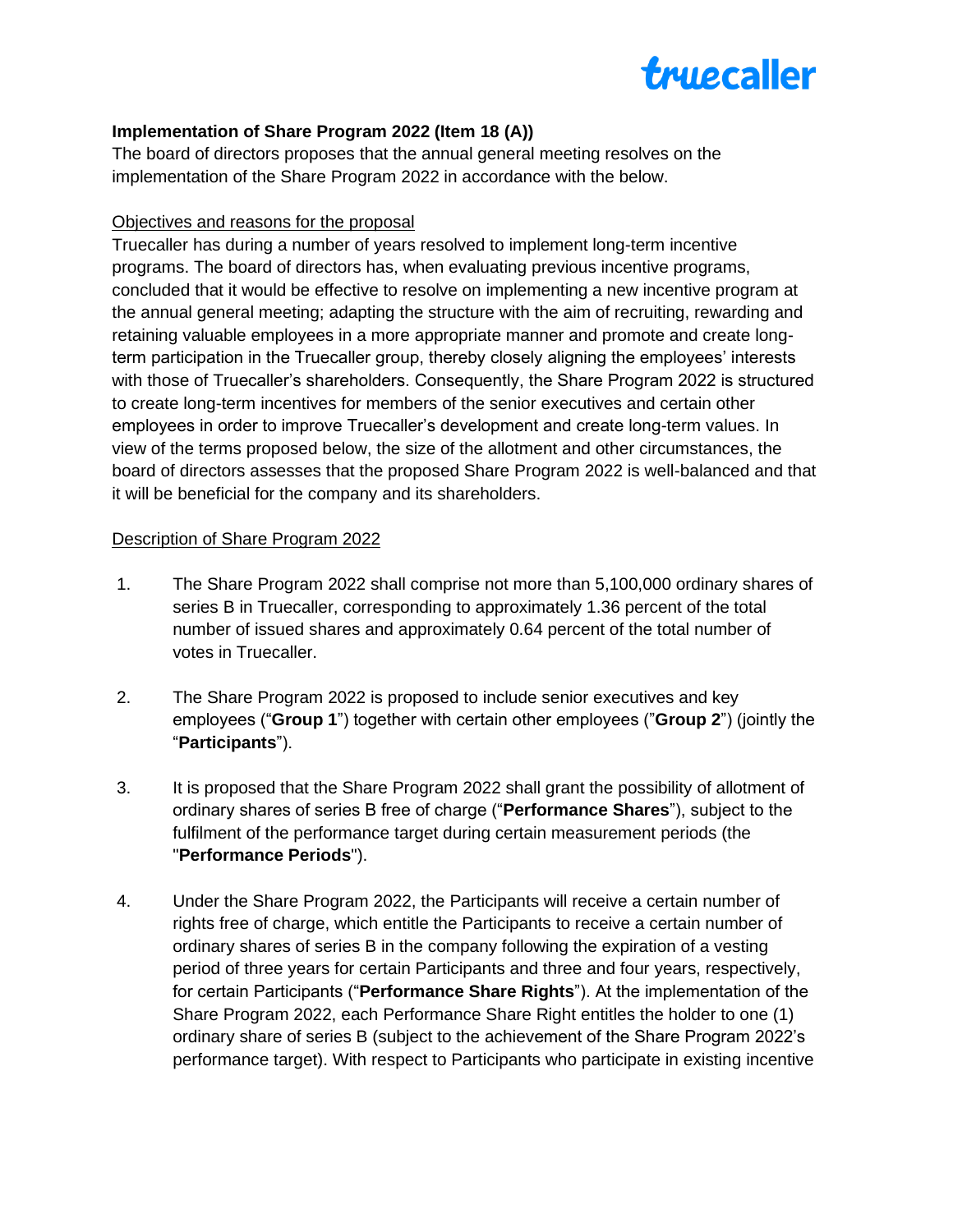

programs in the Truecaller group ("**Participants in Previous Programs**"), allotment of all Performance Shares shall take place in June 2026. With respect to Participants who do not participate in any existing incentive programs in the Truecaller group ("**New Participants**"), allotment of 1/2 of the Performance Shares shall take place in June 2025 and allotment of 1/2 of the Performance Shares shall take place in June 2026. Any allotment of ordinary shares of series B pursuant to Performance Share Rights will be subject to the achievement of the performance target, as set out below, and will generally require that the Participant retains his or her employment until the respective allotment date (the "**Vesting Period**").

- 5. Within Group 1, allotment per Participant will depend on performance and position within the group and may not exceed 100,000 Performance Share Rights per Participant. The number of Participants in Group 1 shall not exceed 30 persons.
- 6. Within Group 2, allotment per Participant will depend on performance and position within the group and may not exceed 40,000 Performance Share Rights per Participant. The number of Participants in Group 2 shall not exceed 350 persons.
- 7. For full allotment, the company must achieve a combination of revenue growth rate (%) and adjusted EBITDA (%) of at least 50 percent annually, on average during the three financial years preceding the respective allotment date. In the event that the performance target falls below 50 percent, the allotment of Performance Shares shall decrease linearly, and in the event that the performance target falls below 25 percent, no allotment of Performance Shares shall be made. Accordingly, the Performance Period for Participants in Previous Programs runs during the financial years 2023, 2024 and 2025, and the Performance Periods for New Participants run during the financial years 2022, 2023 and 2024 with respect to 1/2 of the Performance Shares and during the financial years 2023, 2024 and 2025 with respect to 1/2 of the Performance Shares.
- 8. The actual allotment of Performance Share Rights to Participants, within the limits set out above, is decided by the board of directors and may be reduced proportionally based on the respective person's performance and time of employment within the Truecaller group.
- 9. The right to receive ordinary shares of series B under the Performance Share Rights is conditioned on continued employment within the Truecaller group. Should the employment with the Truecaller group terminate due to redundancy, illness, retirement pursuant to a succession plan approved by the Truecaller group (or similar), the Participant may keep the Performance Share Rights not yet vested pro rata in relation to the time passed since the date the Performance Share Rights were allotted until the termination date, and the remainder of the rights will lapse. Should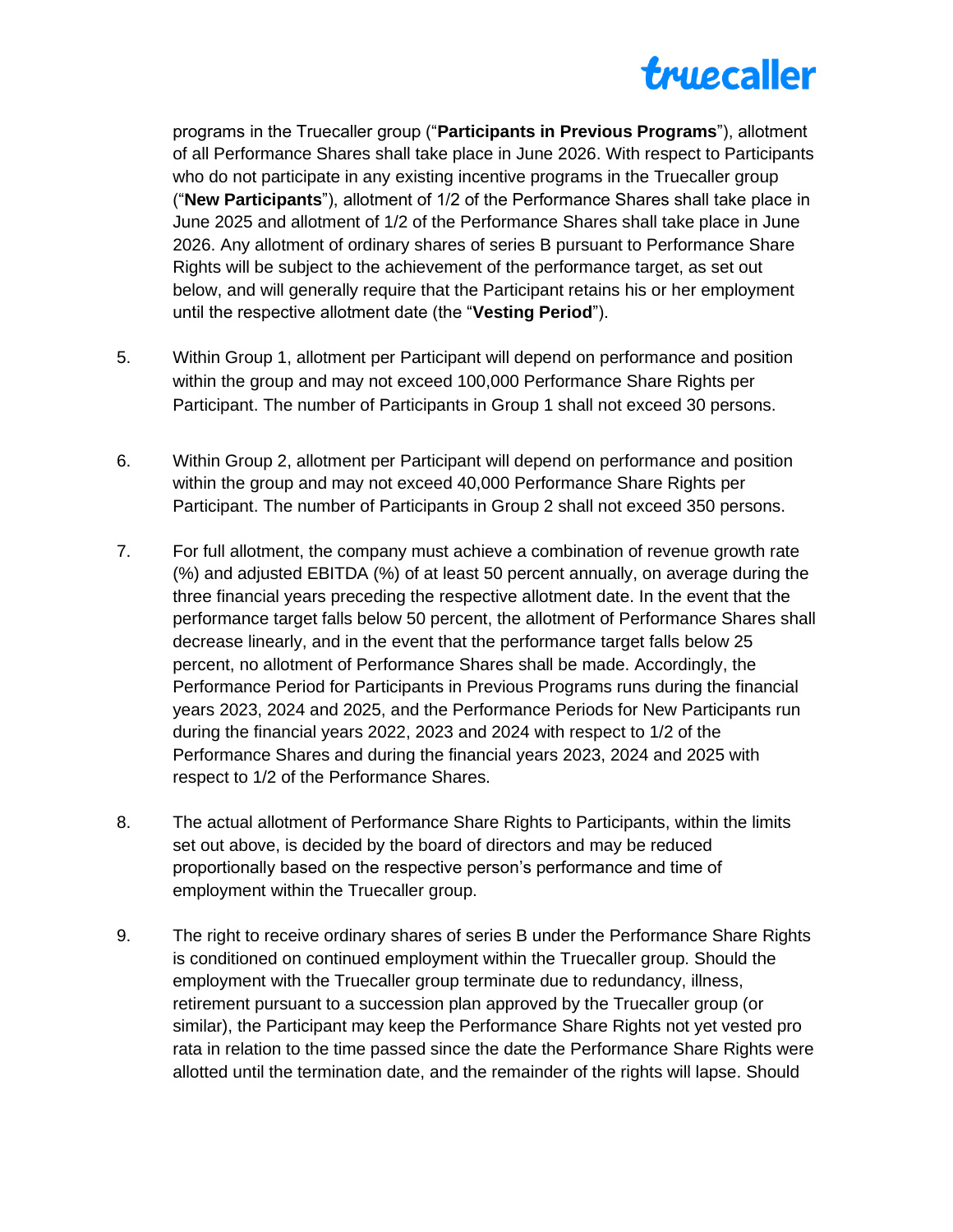

the Participant's employment with the Truecaller group terminate due to any other reason prior to the expiration of the Vesting Period, all Performance Share Rights held by the Participant will normally lapse. Performance Share Rights shall not constitute securities and may not be transferred, pledged or otherwise disposed of by the Participant.

- 10. Any allotment of ordinary shares of series B pursuant at vesting of the Performance Shares Rights depends on the extent to which the performance target is met during the Performance Periods, thereby establishing what portion (if any) of the Performance Share Rights that will give the Participants right to receive ordinary shares of series B at the end of the Vesting Period. the company will provide information to the shareholders to what extent the performance target has been achieved after the end of each Performance Period. In total, not more than one (1) Performance Share per Performance Share Right may be allocated (disregarding any recalculation under the terms of the Share Program 2022).
- 11. Provided that the performance target above has been met during the relevant Performance Period and the Participant has retained his or her employment (unless special circumstances are at hand), allotment of all Performance Shares shall take place in June 2026 with respect to Participants in Previous Programs, and allotment of 1/2 of the Performance Shares shall take place in June 2025 and allotment of 1/2 of the Performance Shares shall take place in June 2026 with respect to New Participants.
- 12. When determining the final vesting level of Performance Share Rights, the board of directors shall examine whether the vesting level is reasonable considering Truecaller's financial results and position, conditions on the stock market and other circumstances, and if not, as determined by the board of directors, reduce the vesting level to the lower level deemed appropriate by the board of directors.
- 13. In order to align the Participants' and shareholders' interests, Truecaller will compensate for any dividends and other value transfers to the shareholders during the Vesting Period by increasing the number of shares to which each Performance Share Right entitles and/or by adjusting the performance target. The performance target and/or the number of ordinary shares of series B in Truecaller which each Performance Share Right entitles the Participant to receive may be recalculated as a result of e.g. bonus issues, reverse splits or splits of shares, interim dividend, new share issues, reductions of the share capital, or similar actions. The transfer of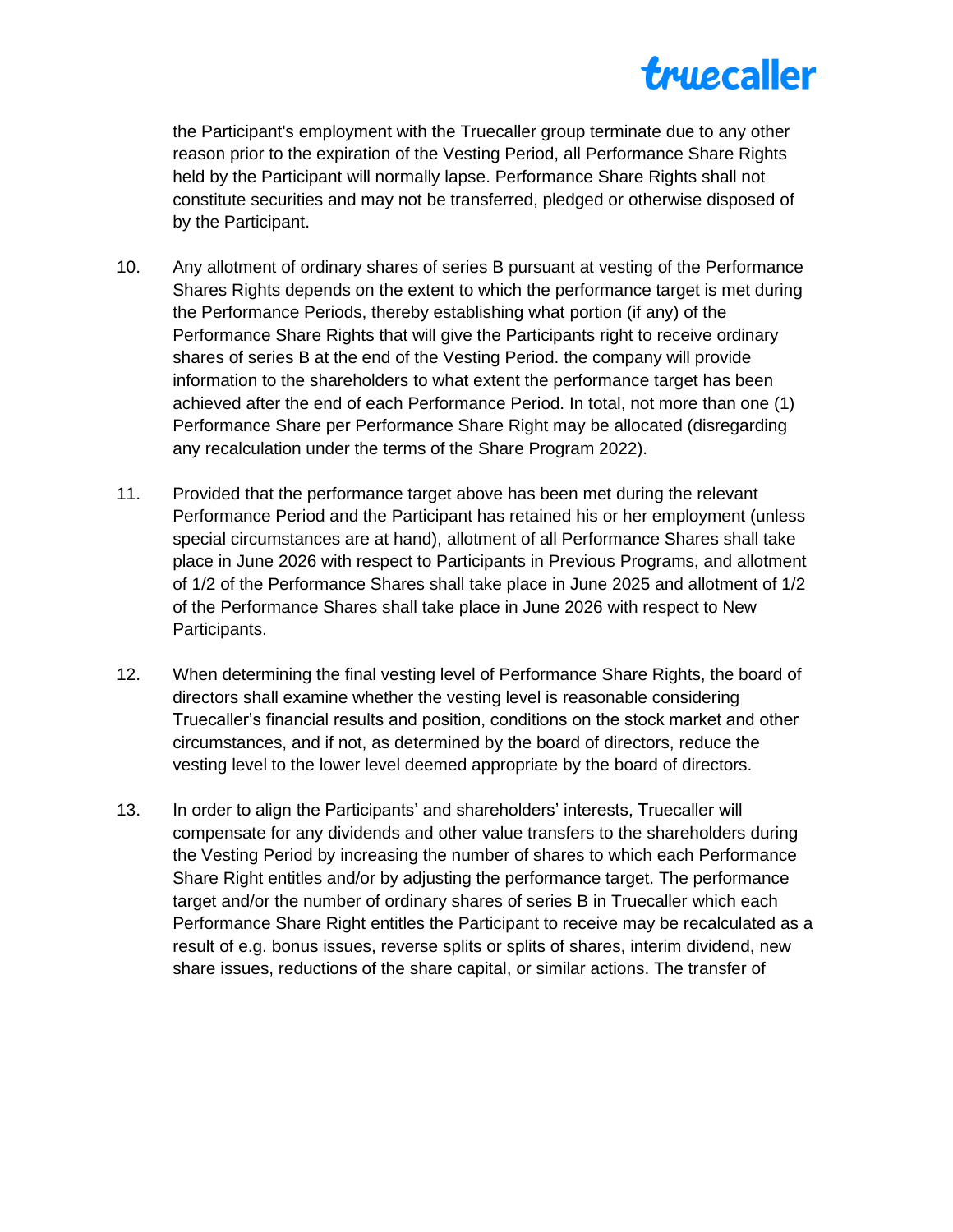

shares may be accelerated as a result of any merger, change of control or similar actions.

14. The board of directors shall resolve on the detailed terms and conditions for the Share Program 2022 and, in the event of company related events, market conditions, local legislation or other rules, regulatory changes, or other events, the board of directors shall be entitled to make deviations from and adjustments of the terms and conditions of the Share Program 2022 or settle all or part of the Performance Shares in cash.

## Costs and effects on important key ratios

The costs of the Share Program 2022, which are charged in the profit and loss account, are calculated in accordance with the accounting standard IFRS 2 and distributed over the Vesting Period. The calculation has been made based on the following assumptions: (i) a market price of the Truecaller ordinary share of series B of SEK 64 based on the closing price as of April 21, 2022, (ii) no dividends are paid by Truecaller during the Share Program 2022 and (iii) an assessment of total Performance Shares earned during the Vesting Period of 70 percent, (iv) an employee turnover of 10 percent per year. In total, this can lead to maximum costs for the Share Program 2022 of approximately SEK 160 million, excluding social security costs. The costs for social security charges are estimated to approximately SEK 160 million assuming an annual share price increase of 45 percent during the Vesting Period.

The expected annual costs of the Share Program 2022, including annualized social security charges of approximately SEK 40 million, would have corresponded to approximately 23 percent of Truecaller's total annual employee costs 2021.

Given the above assumptions regarding scope and costs, and that the Share Program 2022 was introduced in 2020 instead, it is estimated that the key ratio earnings per share for the full year 2021 had decreased from 0.72 SEK to approximately SEK 0.50.

The board of directors deems that the positive effects on earnings that are expected to result from increased share ownership among senior executives and other employees, which may be further increased through the Share Program 2022, outweighs the costs related to the Share Program 2022.

#### Dilution

Upon full allotment of Performance Shares, the number of shares under the Share Program 2022 amounts to 5 100 000 ordinary shares of series B in Truecaller, corresponding to a dilution effect of approximately 1.36 percent of the share capital and approximately 0.64 percent of the votes based on the number of issued shares as per the day of this proposal.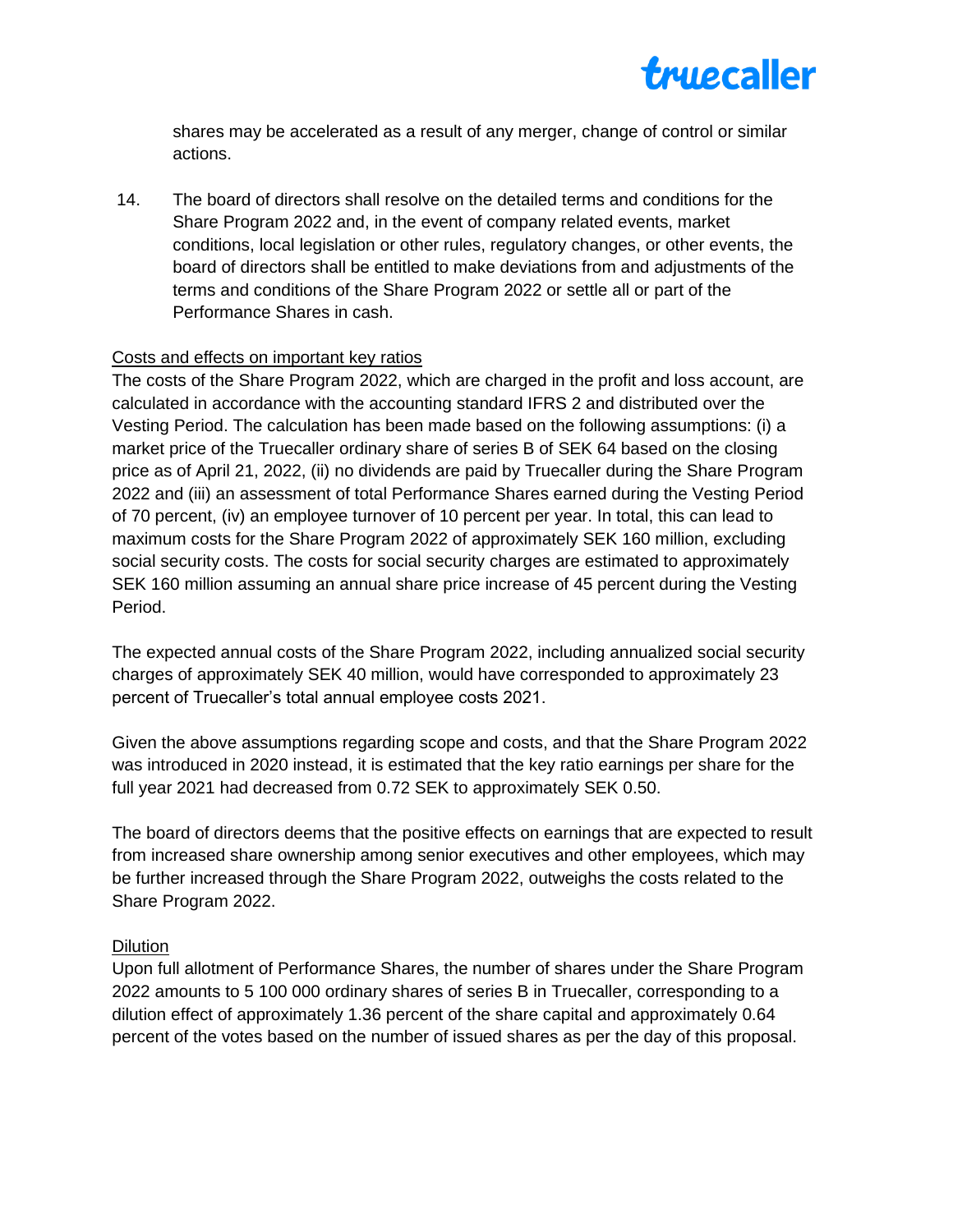

## Preparation of the proposal, etc.

The proposal regarding Share Program 2022 has been prepared by the board of directors in consultation with external advisors. Except for the officials who prepared the matter pursuant to instructions from the board of directors, no employee that may be included in the program has taken part in the drafting thereof.

## Description of ongoing variable compensation programs

Truecaller's ongoing share-based incentive programs and variable compensation to senior executives are described in the annual report for 2021, in note 7 to the consolidated financial statements. The board of directors' accounts of the remuneration committee's evaluation of the principles for remuneration to senior executives, which are published on Truecaller's website, describes how Truecaller applies its principles for remuneration to senior executives in accordance with the Swedish Companies Act and the Swedish Corporate Governance Code.

## **Amendments to the articles of association (Item 18 (B))**

In order to enable the issuance of redeemable and convertible C shares under Share Program 2022, the board of directors proposes that the annual general meeting resolves to amend § 6 in the company's articles of association in accordance with the following. The amendment to § 6 of the company's articles of association also means that the preference share classes is removed, which means that the company will only be able to issue ordinary shares of series A and B and C shares in accordance with the new articles of association.

These changes mean that § 6 of the company's articles of association will have the following wording.

## Proposed wording

## § 6 Classes of shares

Shares may be issued in three classes, ordinary shares of series A, ordinary shares of series B and series C shares. The ordinary shares of series A shall carry 10 votes per share, the ordinary shares of series B shall carry one vote per share and series C shares shall carry onetenth of a vote per share. Shares of either share class may be issued up to an amount corresponding to the full share capital.

Series C shares do not entitle to dividends. Upon the dissolution of the company, series C shares shall carry equivalent right to the company's assets as other shares, however, not to an amount exceeding the quota value of the share.

If the company resolves to issue new ordinary shares of series A, ordinary shares of series B and series C shares, against payment other than contribution in kind, owners of ordinary shares of series A, ordinary shares of series B and series C shares shall have pre-emption rights to subscribe for new shares of the same class pro rata to the number of shares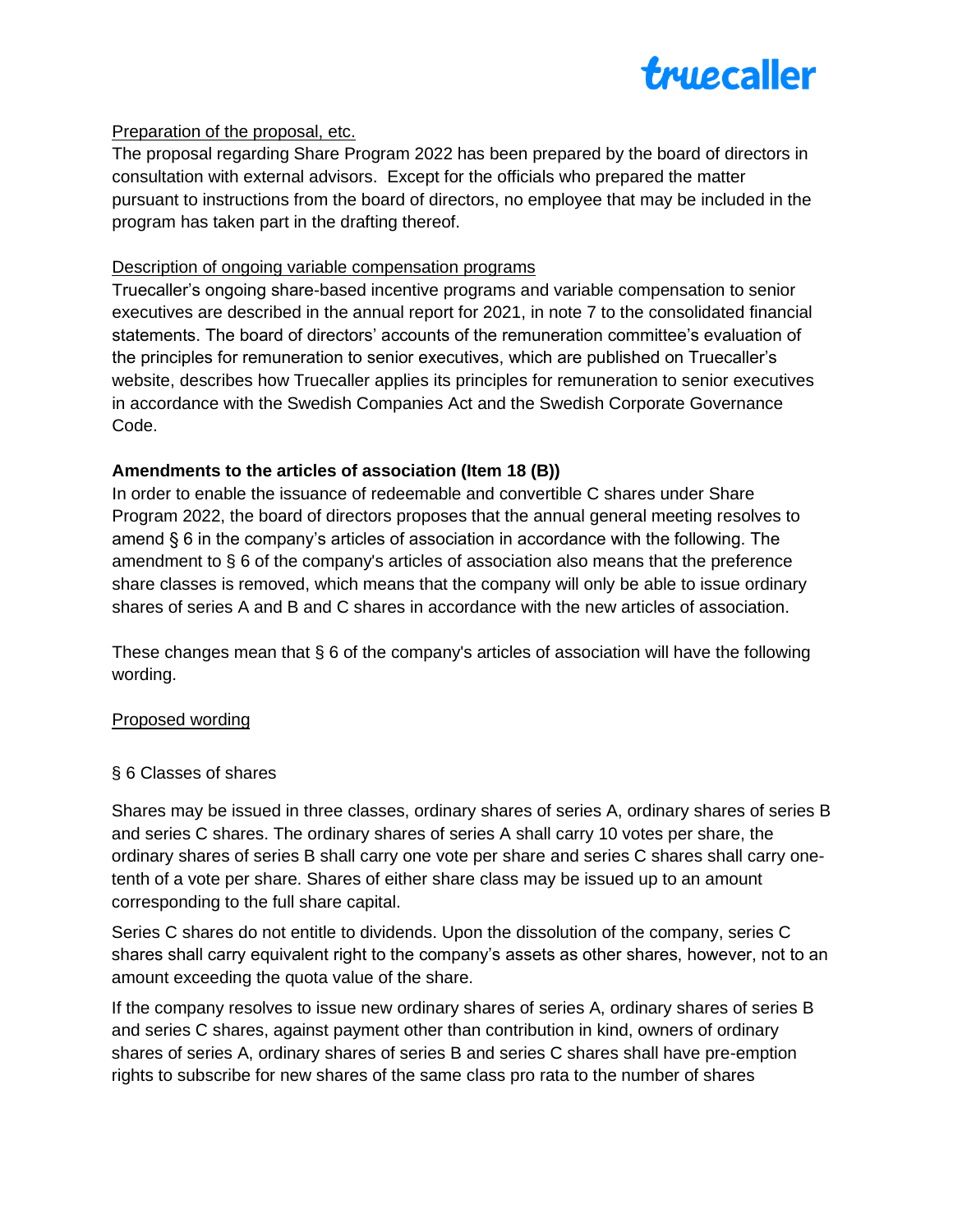

previously held by them (primary pre-emption right). Shares which are not subscribed for pursuant to the primary pre-emption rights shall be offered to all shareholders for subscription (secondary pre-emption right). If the shares thus offered are not sufficient for the subscription pursuant to the secondary pre-emption rights, the shares shall be allocated between the subscribers pro rata to the number of shares previously held and, to the extent such allocation cannot be effected, by the drawing of lots.

Should the company decide not to issue shares of all series in conjunction with a cash issue or a set-off issue, all shareholders, irrespective of class of share, shall have a pre-emption right to subscribe for new shares in proportion to the number of shares they already own.

What is set out above with regard to pre-emption rights shall apply mutatis mutandis in the event of issues of warrants and convertible debentures and shall not limit the right to resolve upon an issue with deviation from the shareholders' pre-emption rights.

In the event of a bonus issue, new shares of each class shall be issued pro rata to the number of shares of the same class previously issued. In connection therewith, the owners of existing shares of a certain class shall entitle the holder to new shares of the same class. This shall not entail any restrictions on the possibility of issuing new shares of a new class by means of a bonus issue, following the required amendments of the articles of association.

Ordinary shares of series A shall, upon request of the owner of such shares be converted to ordinary shares of series B. Conversion requests must be made in writing by the shareholder to the company's board. The notice shall state the number of shares to be converted, and, if conversion will not relate to the owner's entire holding, which shares shall be converted. The board is obliged to process the request on the board meeting immediately following the request. The conversion shall be promptly submitted for registration with the Swedish Companies Registration Office and shall be effective when registration of the conversion has been made with the Swedish Companies Registration Office and in the company's share register kept by Euroclear Sweden.

Reduction of share capital, which in any case shall not fall below the minimum share capital, may, at the request of a holder of a series C share and after resolution by the company's board of directors or a shareholders' meeting, take place through redemption of series C shares. A request from a shareholder must be submitted in writing. When a resolution on reduction has been passed, an amount corresponding to the reduction amount shall be transferred to the company's reserve fund, if the required funds are available. The redemption amount per series C share shall be the quota value of such share. Following receipt of the redemption resolution, holders of shares subject to redemption shall promptly receive payment for the shares, or, if authorization for the redemption from the Swedish Companies Registration Office or a court is required, following the receipt of notice that the final and effected resolution has been registered. Series C shares held by the company may, upon resolution of the board of directors be converted into ordinary shares of series B. Immediately thereafter, the board of directors shall register the conversion with the Swedish Companies Registration Office. The conversion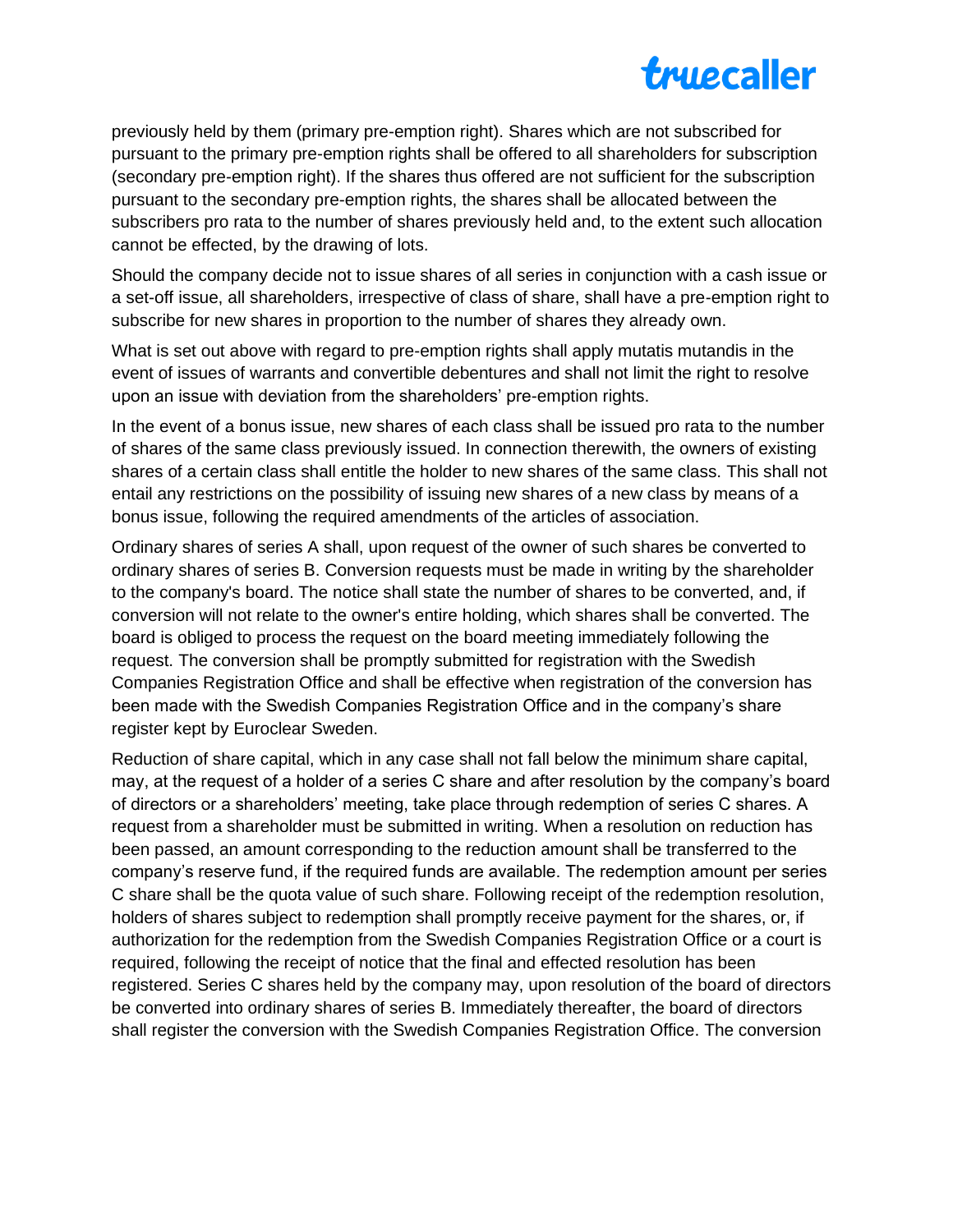

is effected when it has been registered with the Swedish Companies Registration Office and in the company's share register kept by Euroclear Sweden.

## **Hedging arrangements in respect of the Share Program 2022 (Item 18 (C))**

The board of directors has evaluated different methods to secure the financial exposure and transfer of shares in accordance with the Share Program 2022, such as transfer of own shares and an equity swap agreement with a third party. The board of directors considers a directed issue of redeemable and convertible series C shares and transfer of such shares to the Participants (following conversion of the shares to ordinary shares of series B) to be the most cost-effective and flexible method for hedging the financial exposure and transfer of own shares under the Share Program 2022.

The board of directors proposes that the main option to secure the financial exposure shall be transfer of own shares (item 18 (C)), since the cost associated with an equity swap agreement vastly exceeds the costs of transferring own shares.

Should the majority requirement under item 18 (C) not be reached, the board of directors proposes that the general meeting approves the entering into an equity swap agreement with a third party (item 18 (D)).

# **Authorization for the board of directors to resolve to issue redeemable and convertible C shares (Item 18 (C) (I))**

Authorization for the board of directors to resolve to issue redeemable and convertible C shares, on one or more occasions, until the next annual general meeting.

The issue shall be effected on the following terms.

- The number of C shares that may be issued may amount to no more than 5,100,000.
- The new C shares shall with deviation from the shareholders' pre-emptive rights  $$ be subscribed for only by an external party who has been informed in advance.
- The price to be paid for each new share shall correspond to the quotient value of the share at the time of the subscription of the shares.
- The new shares will be subject to restrictions as set forth in Chapter 4, Section 6 (conversion provision) and Chapter 20, Section 31 (redemption provision) of the Swedish Companies Act (SFS 2005:551).

## **Authorization for the board of directors to resolve to repurchase all issued redeemable and convertible series C shares (Item 18 (C) (II))**

Authorization for the board of directors to resolve to repurchase all issued redeemable and convertible C shares in the company on the following terms.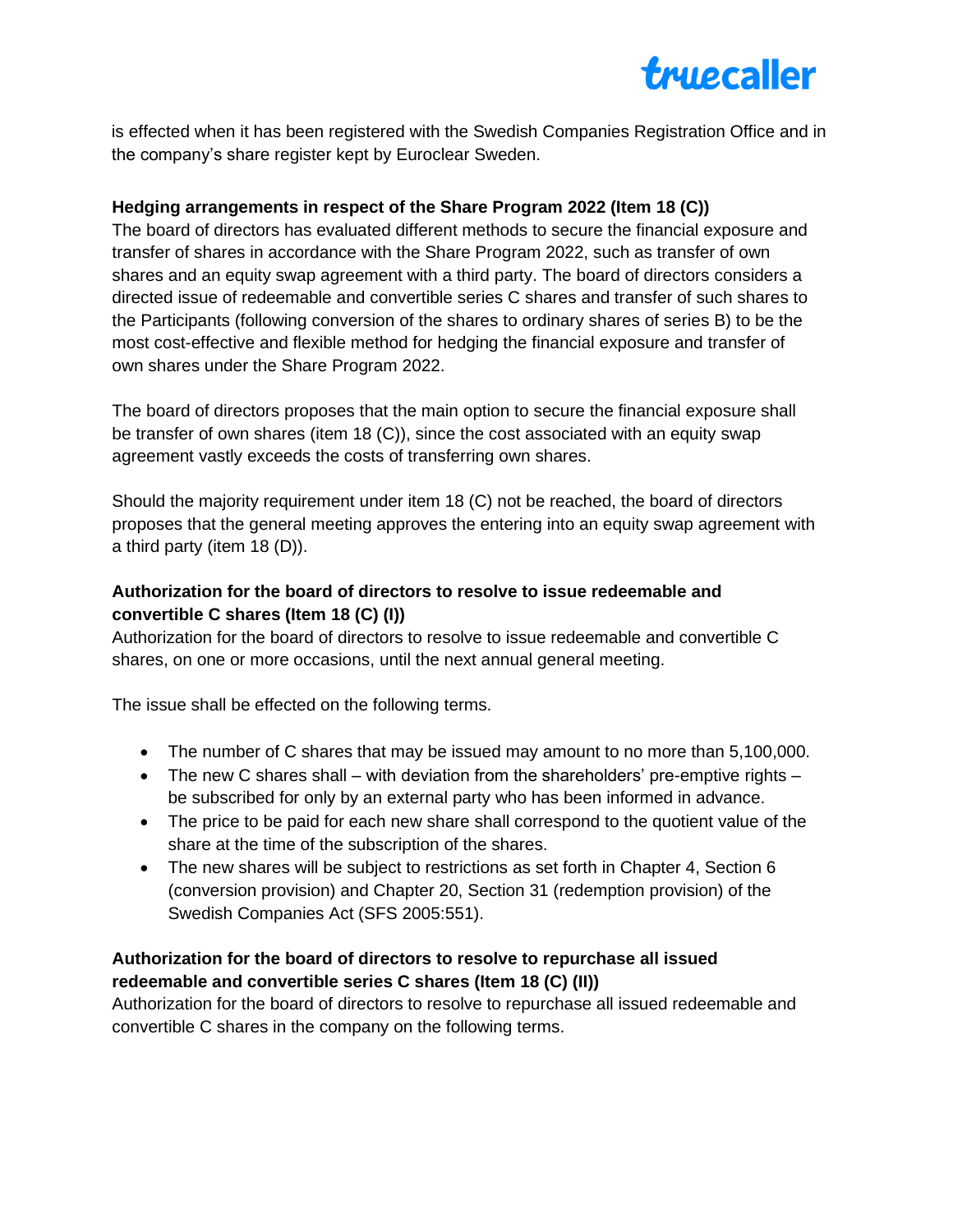

- Repurchase may be effected through a public offer directed to all owners of C shares in the company.
- The authorization is valid and may be exercised on one or several occasions until the annual general meeting 2023.
- The number of C shares permitted to be repurchased shall amount to no more than 5,100,000.
- Repurchase of shares shall be made at the quotient value, applicable at the time of the subscription of shares according to item 18 (C) (I) above.
- Payment for shares repurchased shall be made in cash.
- The board of directors shall be authorized to establish additional terms for the repurchase.
- The authorization shall also be valid for repurchase of so-called interim shares, designated by Euroclear Sweden AB as a "paid subscription share" (Sw. *BTA*) relating to a C share.

The repurchase of own shares is an integrated part of the hedging arrangements for the Share Program 2022. The reason for the proposed authorization to repurchase own shares is for the company to be able to fulfil its obligations pursuant to the Share Program 2022 in a cost effective manner.

# **Resolution on transfer of own ordinary shares of series B to Participants in the Share Program 2022 (Item 18 (C) (III))**

The board of directors proposes that the shares issued and repurchased in accordance with item 18 C (I) and (II), after being converted into ordinary shares of series B, may be transferred to the Participants of the Share Program 2022.

Resolution on transfers of the company's own ordinary shares of series B to Share Program 2022 Participants shall be made on the following terms.

- Transfer of shares may only be made of ordinary shares of series B in the company, whereby a maximum of 5,100,000 ordinary shares of series B in the company may be transferred free of charge to Share Program 2022 Participants.
- Right to purchase ordinary shares of series B in the company free of charge shall with deviation from the shareholders' pre-emptive rights – be granted to the Participants in the Share Program 2022.
- Transfers of ordinary shares of series B in the company shall be made free of charge at the time and on the other terms that the Share Program 2022 Participants are entitled to be allotted shares.
- The number of ordinary shares of series B in the company that may be transferred under the Share Program 2022 will be subject to recalculation as a result of intervening bonus issues, splits, rights issues and/or other similar corporate events.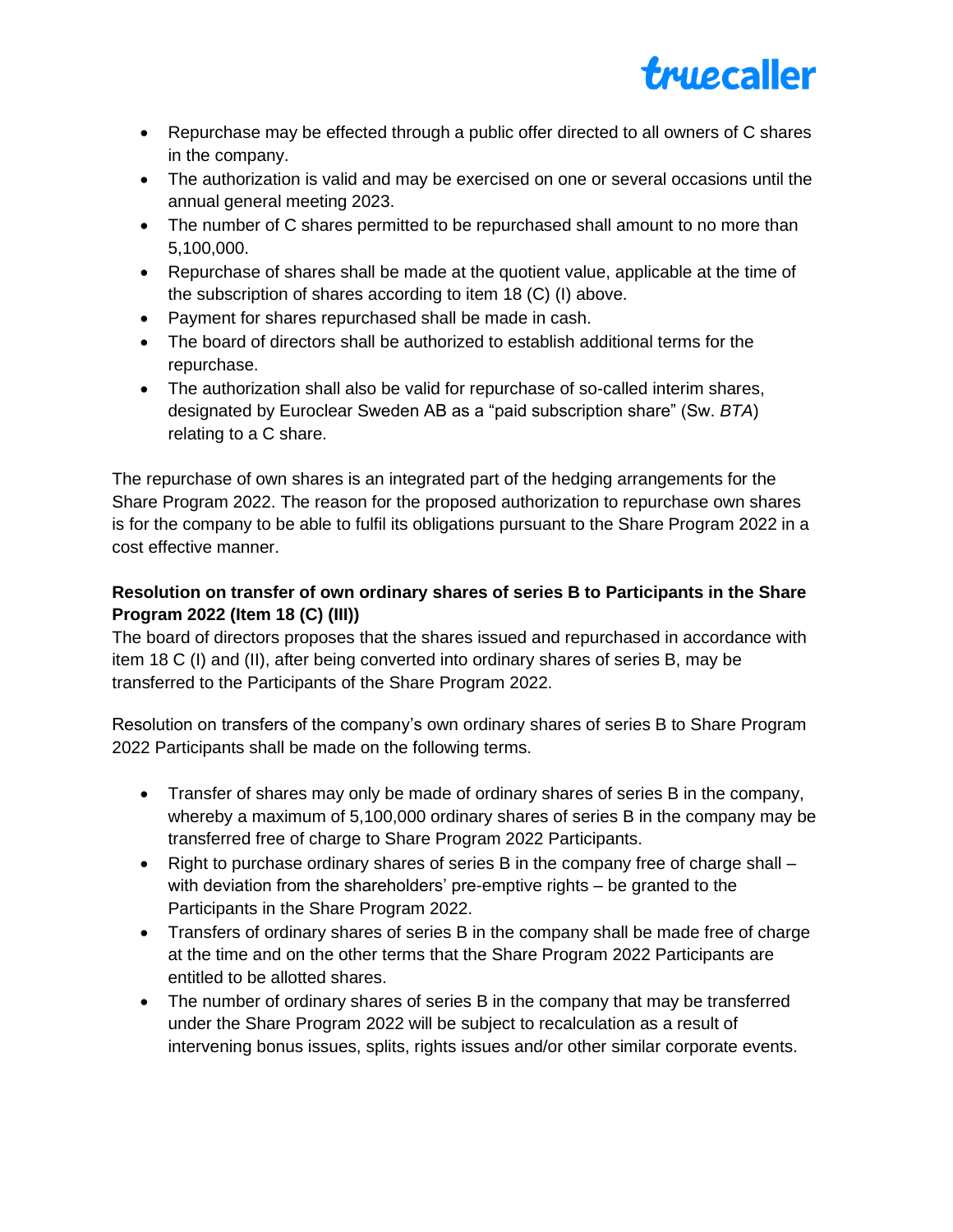

## **Entering into an equity swap agreement with a third party (Item 18 (D))**

Should the majority required under item 18 (C) above not be reached, the board of directors proposes that the annual general meeting resolves that the expected financial exposure of the Share Program 2022 shall be hedged by the company by entering into an equity swap agreement with a third party on terms in accordance with market conditions, whereby the third party in its own name shall be entitled to acquire and transfer ordinary shares of series B in the company to the Participants of the Share Program 2022.

## **Other information**

## **Conditions**

The annual general meeting's resolution on the implementation of Share Program 2022 according to item 18 (A) above is conditional upon the meeting resolving either in accordance with the board of directors' proposal under item 18 (B) and item 18 (C), or resolving in accordance with the board of directors' proposal under item 18 (D).

## Majority requirements

The annual general meeting's resolution according to item 18 (A) above require a simple majority among the votes cast. A valid resolution under item 18 (B) above requires that shareholders representing not less than two-thirds of the votes cast as well as of the shares represented at the meeting approve the resolution. A valid resolution under item 18 (C) above requires that shareholders representing not less than nine-tenths of the votes cast as well as of the shares represented at the meeting approve the resolution. A valid resolution under item 18 (D) above requires a simple majority among the votes cast.

#### **Particular majority requirements**

Aside from the majority requirements set out in item 18, for valid resolutions on the proposals pursuant to items 14 and 15, the proposals have to be supported by shareholders representing at least two thirds of the votes cast as well as of all shares represented at the annual general meeting, and for a valid resolution on the proposals pursuant to items 16 and 17, the proposals have to be supported by shareholders representing at least nine-tenths of the votes cast as well as of all shares represented at the annual general meeting.

## **Information at the annual general meeting**

The board of directors and the chief executive officer shall at the annual general meeting, if any shareholder so requests and the board of directors believes that it can be done without significant harm to the company, provide information regarding circumstances that may affect the assessment of items on the agenda, circumstances that can affect the assessment of the company's or its subsidiaries financial position and the company's relation to other companies within the group.

#### **Financial statements and complete proposals**

Financial statements, the audit report, the board of directors' remuneration report, the statement by the auditor on the compliance of the applicable guidelines for remuneration to senior executives as well as the complete proposals for resolutions with ancillary documents pursuant to the Swedish Companies Act, will be available for the shareholders at the